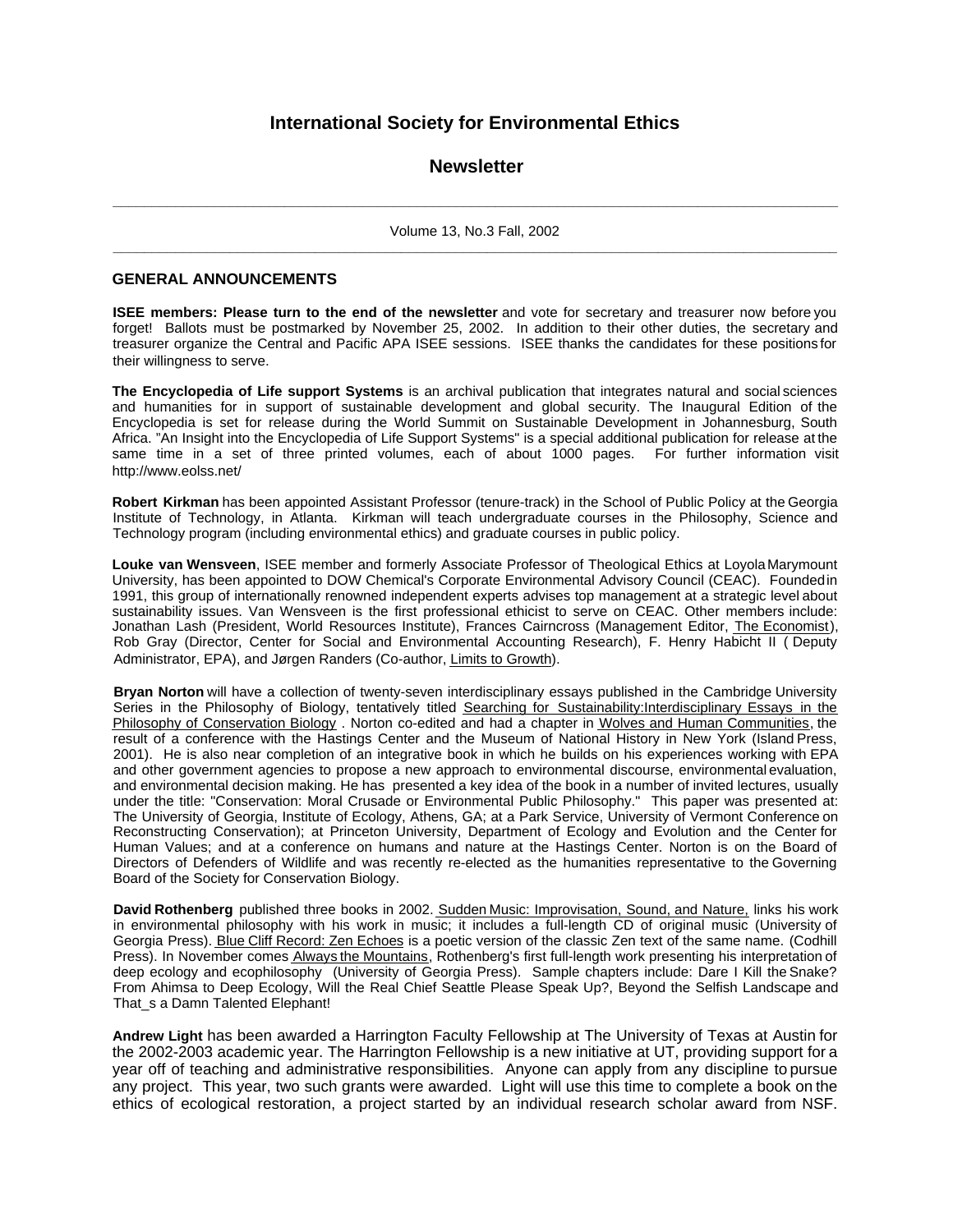While at Texas he will be housed in the School of Architecture, with additional appointments in the departments of philosophy and geography.

**The Wildlands Project** website provides the latest information on their efforts to reconnect, restore, and rewild North America. Please tune in to learn more about their mission and vision, Wild Earth journal, upcoming events, and ongoing activities throughout the continent. Visitors can also search back issues of Wild Earth, order their new anthology, download selected wild readings, become a member (or renew a membership), and take action for the wild. Surf on over! << http://www.wildlandsproject.org>>

**Black Rhinoceros** is the internet's largest and most authoritative repository for online green Action alerts. Consider joining the many visitors to www.blackrhinoceros.org, where clearly organized and easy-to-use directories of current environmental concerns group all in one place over 1250 online green alerts maintained by almost 350 environmental organizations worldwide. Green activism made easy! Visitors can also register for free, automatic brief emails when area(s) in which they are interested change, are updated or amended. <http://www.blackrhinoceros.org/>

**Graduation Pledge Alliance**. Humboldt State University (California) initiated the Graduation Pledge of Social and Environmental Responsibility. It states, "I pledge to explore and take into account the social and environmental consequences of any job

I consider and will try to improve these aspects of any organizations for which I work." Students define what being "responsible" means for themselves. Students at over a hundred colleges and universities have used the pledge at some level, at schools which range in size from Whitman, to Harvard, to University of Wisconsin. This now includes some schools overseas (Canada, Philippines, Denmark), graduate and professional schools, and high schools. Graduates who voluntarily signed the pledge have turned down jobs they did not feel morally comfortable with and have worked to

make changes once on the job.

Manchester College now coordinates the campaign effort, which has taken different forms at different institutions. At Manchester, it is a community-wide event involving students, faculty, and staff. Typically, fifty percent of students sign and keep a wallet-size card stating the pledge, while students and supportive faculty wear green ribbons at commencement and the pledge is printed in the formal commencement program.

Depending upon the school, it might take several years to reach this level of institutionalization. If one can just geta few groups/departments involved, and get some media attention on (and off) campus, it will get others interested and build for the future. Contact NJWollman@Manchester.edu for information/questions/comments; or write GPA, MC Box 135, Manchester College, 604 E. College Ave., North Manchester, IN 46962. The Campaign also has a web site, at http://www.manchester.edu/

academic/programs/departments/peace\_studies/files/gpa.html

### **OPPORTUNITIES**

**The University of Wisconsin-Stevens Point** invites applicants for a full-time tenure track position in Philosophy. AOS: Philosophy of Science, with a biological-ecological orientation. Other teaching needs include: Introduction to Philosophy, Science and Value, Environmental Ethics (occasional fill-in), and, to a lesser extent, Metaphysics. The department, which offers a philosophy major with a concentration in environmental ethics as well as a traditional philosophy major and minor, is looking for someone to contribute to both programs and to complement the university's signature programs in biology and natural resource management. Normal teaching load is 12 credits per semester (four courses with three preparations). The university seeks faculty who recognize the importance of diversity in the university environment. Qualifications: Ph.D. in philosophy preferred; must be able to demonstrate potential for excellence in undergraduate teaching. The appointment will begin with Fall Semester, August 2003, at the Assistant Professor rank. Salary is based on educational qualifications and experience. Applications, including vita, teaching evaluations, copies of transcripts, writing sample, and three letters of recommendation, should be sent to Michael Nelson, Search Committee Chair, Department of Philosophy, University of Wisconsin-Stevens Point, Stevens Point, WI 54481. Applications must be received by December 6, 2002. **CONFERENCES AND CALLS FOR PAPERS**

**For ISEE Group Sessions at the Central Division APA Meetings** in Cleveland, April 24-26, 2003. Please send proposals for individual papers or group sessions by November 10, 2002 to James Liszka, Philosophy Dept., University of Alaska Anchorage, 3211 Providence Dr., Anchorage, AK 99508. Future Central Division APA meetings will be organized by the winner of the elections being held for ISEE secretary.

**Pragmatism and Technological Practice**, Rochester Institute of Technology, February 14, 2003. Pragmatism first flourished as the U.S. became a technological society in the 19th and early 20th centuries. Pragmatists such as John Dewey discussed the effect of technology on our practices, including the ways in which it both enhanced and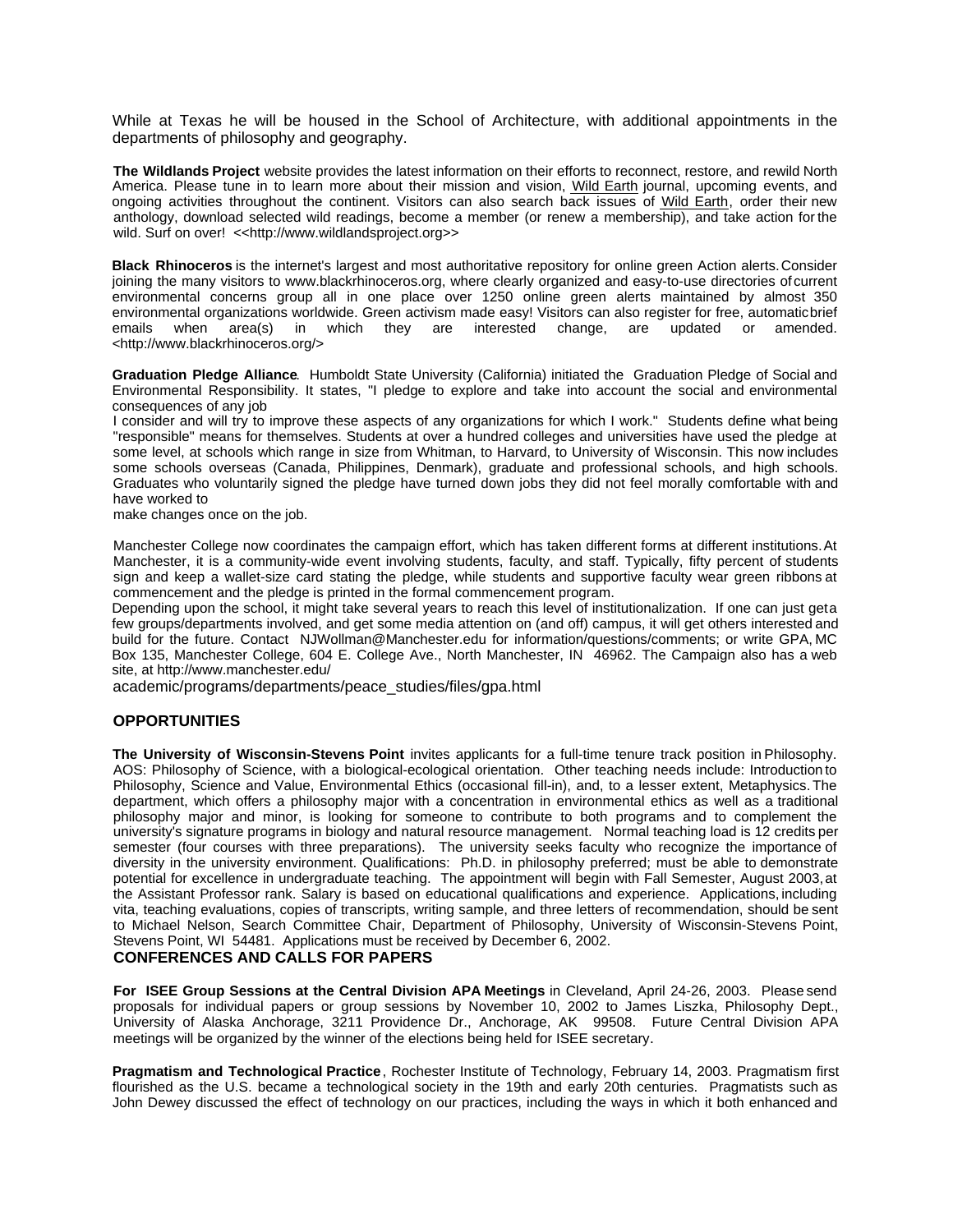detracted from our interaction with nature and other people. In the 21st century we are faced with new forms of technology and its increasing dominance in our lives. It is time to reconsider the relevance of pragmatic approaches for understanding

technology and its role in contemporary society.

Papers are invited on any aspect of the relation between pragmatism and technology, including classical pragmatic and neo-pragmatic analyses of technology, the philosophical implications of new technologies (e.g., in computing, medicine, and communication), and the consequences of technology for scientific, ethical, artistic, pedagogic, and political practice. Submissions (40 minutes reading time; 10 double spaced pages) should be sent by December 1 to John Capps, Department of Philosophy, Rochester Institute of Technology, Rochester, NY 14623.

**5th International Conference on Ethics and Environmental Policies**: Business Style and Sustainable Development. Kiev, April 2 - 6, 2003. This conference intends to promote a reflection on the delicate relations between the enterprise world and the environment. Attention will be focused on the analysis and discussion of both the various aspects of the environmental policy, such as the economical and political tools refined in the recent years, and the ethical implications shaping the background of this choice. Examples of entrepreneurial "good practices" accomplished by firms concerned for sustainability will be pointed out. For further information contact: Dr. Matteo Mascia, Dr. Daniela Signorini, Ethics and Environmental Policies Project, Fondazione Lanza, Via Dante, 55 35139 Padova (Italy). Tel/fax +39 049 8756788 E-mail: info@fondazionelanza.it Web-site: www.fondazionelanza.it. Or Dr. Gennadiy Marushevsky, National Ecological Center of Ukraine, PO Box 89, Kiev-25,01025, Ukraine. Tel/fax: +38 044 246 5862 or 238 6259. E-mail: necu@i.kiev.ua, river@wetl.kiev.ua.

### **TEACHING ENVIRONMENTAL ETHICS**

by the newsletter editor

While the country–but not the United States Congress–debates war with Iraq, the Bush administration has launched a multi-front war on the environment. Administration actions include:

\* Attempted overturn of the Roadless Area Conservation Rule, a Clinton-era policy that bans logging and roadbuilding on 58.5 million acres of roadless national forest land.

\* Joined with such environmentally progressive allies as Saudi Arabia to block meaningful action on global warming at the recent Johannesburg Conference on Sustainable Development.

\* Reversed National Park Service plans to phase out use of snowmobiles in Yellowstone and Grand Teton National Parks.

\* Gutted regulations minimizing raw sewage discharges and requiring public notice of overflows.

\* Eased Army Corps of Engineers regulations stating that rivers and streams may not be used for dumping industrial waste.

\* Allowed executives and lobbyists for the energy industry write their proposed national energy policy with no public input or oversight.

\* Proposed a new fire policy which would suspend federal laws such as NEPA and the Endangered Species Act for logging proposed in the name of forest health.

\* And much, much, much more (see summary in Sierra magazine, September/October 2002, pages 38- 46, or the websites of the Wilderness Society or the Audubon Society).

Little news of these efforts has made it into the mainstream press and when it has, it has been crowded off the front pages.

Do your students know that they are living under perhaps the most anti-environmental administration in U.S. history? Do they know that close elections this November could make a huge difference in whether or not their agenda succeeds?

Students in my environmental ethics class do know this, because I've told them. I've handed out articles from the New York Times and Sierra magazine and discussed the issues with them. Have I done the right thing?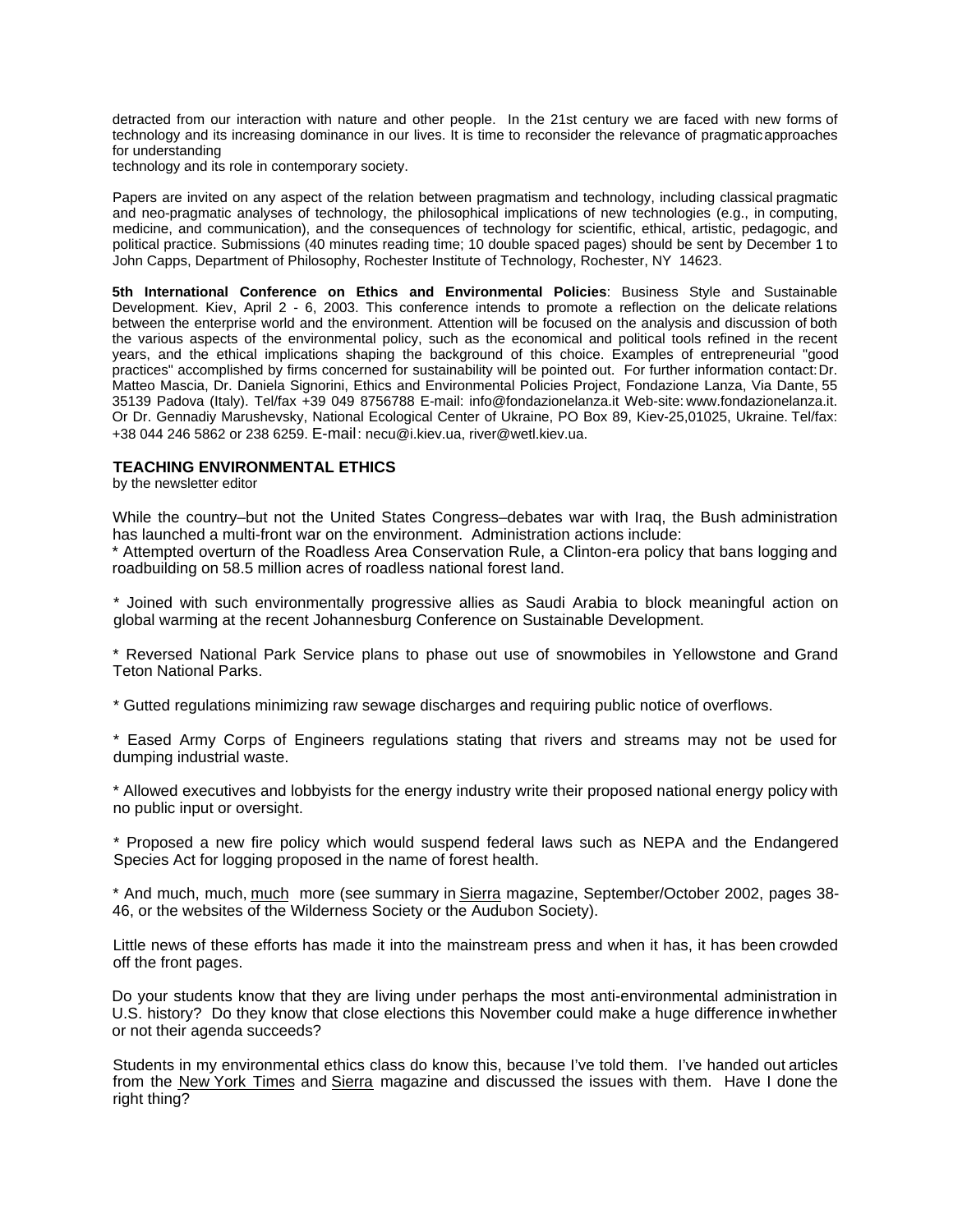PL345 is a philosophy class, not a meeting of the local group of the Sierra Club. Usually I go out of my way to mute my own opinions on controversial issues. I wonder whether these discussions of partisan current events have inhibited more conservative students from defending their positions or crowded out our discussions of other (more philosophical?) issues.

How do you handle conflicts between relevancy and objectivity, and between advocacy and education, in your classes? Write in with your answers–I'm sure your fellow ISEE members will be interested to read them.

# **BIOTECH DEBATE IN THE 17TH CENTURY**

**Luxurious Man,** to bring his Vice in use, Did after him the World seduce: And from the fields the Flow'rs and Plants allure, Where Nature was most plain and pure. He first enclos'd within the Gardens square A dead and standing pool of Air: And a more luscious Earth for them did knead, Which stupifi'd them while it fed. The Pink grew then as double as his Mind; The nutriment did change the kind. With strange perfumes he did the Roses taint. And Flow'rs themselves were taught to paint . . .

And yet these Rarities might be allow'd, To Man, that sov'raign thing and proud; Had he not dealt between the Bark and Tree, Forbidden mixtures there to see. No Plant now knew the Stock from which it came; He grafts upon the Wild the Tame . . .

'Tis all enforc'd; the Fountain and the Grot; While the sweet Fields do lye forgot: Where willing Nature does to all dispence A wild and fragrant Innocence: And *Fauns*and *Faryes*do the Meadows till, More by their presence then their skill. Their Statues polish'd by some ancient hand, May to adorn the Gardens stand: But howso'ere the Figures do excel, The *Gods* themselves with us do dwell.

## – Andrew Marvell, "The Mower Against Gardens" **RECENT ARTICLES AND BOOKS**

Thanks to Chris Drinkwater, Littleborough, Lancastershire, UK, for editing help in compiling this (and several previous) newsletter bibliographies.

--Adams, Jonathan M., et al, "The Case for Genetic Engineering of Native and Landscape Trees against Introduced Pests and Diseases," Conservation Biology 16(no. 4, August 2002):874-879. Important native forest trees and familiar landscape trees have been ravaged by introduced pests and diseases. Without human intervention many of these trees will become extinct. The problem is likely to get worse. Cautious transfer of resistance genes might be a desirable conservation strategy, gradually replacing the present trees with the transgenics. Adams is in natural resource science, University of Rhode Island.

--Alexander, Anthony Edward. Review of Alex Begg, "Empowering the Earth: Strategies for Social Change", Organization and Environment, 15, (No. 2, 2002): 217-20. Alexander holds an MA in communication studies from Leeds University, England, and is currently a freelance working on the communication of ecological ideas through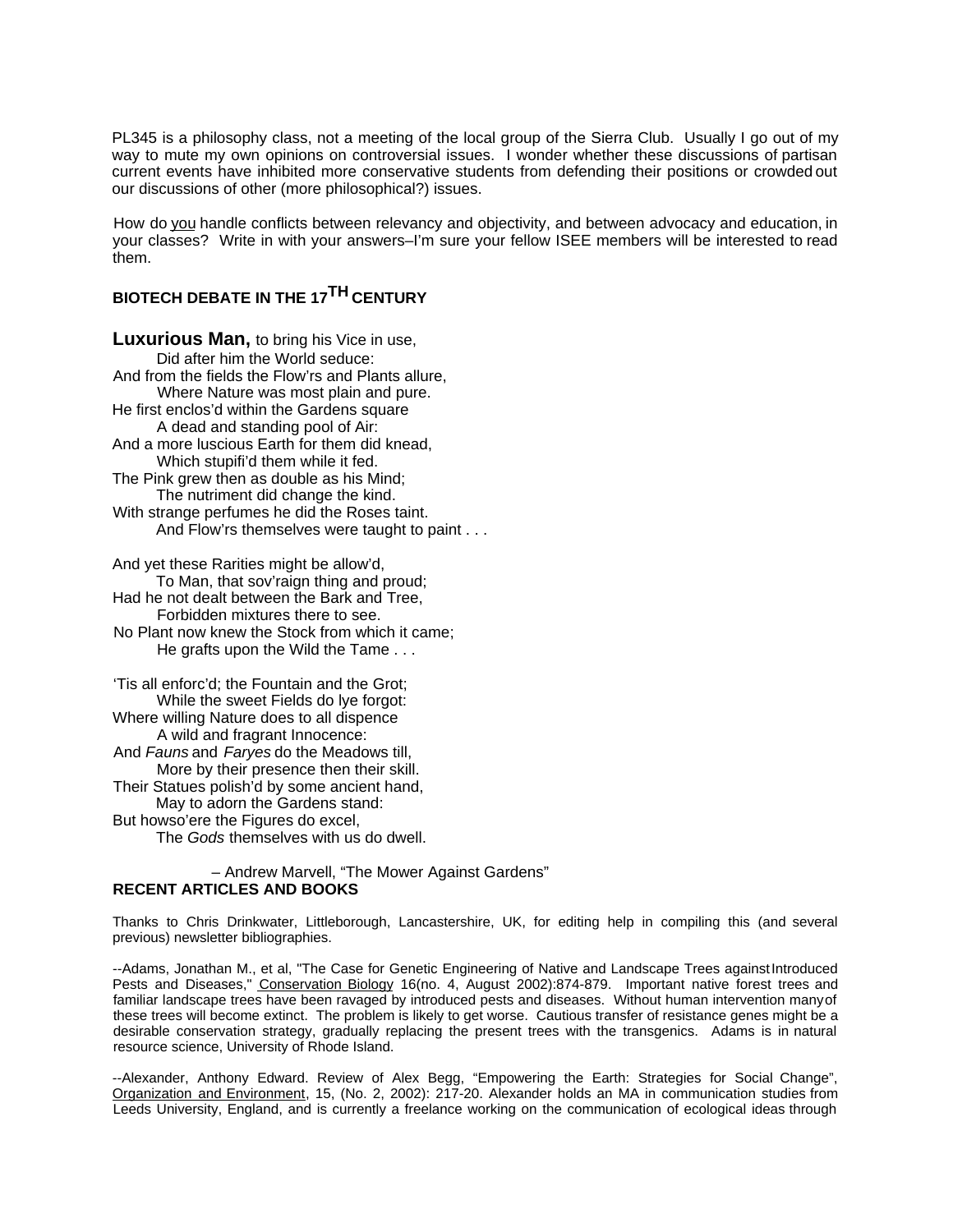television and the Internet.

--Arnold, Craig Anthony, "The Reconstitution of Property: Property as a Web of Interests," The Harvard Environmental Law Review 26(no. 2, 2002):281-364. Theoretical critiques of the bundle of rights metaphor (e.g. its alienating effects, its preoccupation with the margins of property law, its abstraction, and its excessive rights focus). How courts persist in defining property rights according to the nature of the object of those rights. Three different theoretical perspectives that emphasize the importance of the object and person-object relationships in understanding property: environmental theories, personhood theories, and expectations theories. A web of interests is a superior metaphor, because the web of interests represents not only a set of interconnected relationships among persons who share interests (more than rights) in an object, whether tangible or intangible, but also a set of particular relationships persons have with objects that have particular characteristics relevant to property law. Ways in which the web of interests metaphor helps us see certain property issues differently than the bundle of rights metaphor--regulatory takings, ownership of ecologically valuable resources like land, water, and wildlife, and property issues in corporations or intellectual property. Arnold is in law, Chapman University, Orange, CA.

--Bai, X, "Industrial Relocation in Asia: A Sound Environmental Management Strategy?," Environment 44(no.5, 2002):8-21.

--Baish, SK; David, SD; Graf, WL, "The Complex Decisionmaking Process for Removing Dams," Environment 44(no.4, 2002):20-31.

--Barrett, L, "Great Apes and Humans: the Ethics of Coexistence," Biological Conservation 107(no.3, 2002):375-376.

--Barry, John. Review of John O'Neill, R. Kerry Turner & Ian Bateman (Eds.), "Environmental Ethics and Philosophy", Organization and Environment, 15, (No. 3, 2002): 347-9. Barry is a reader in the School of Politics, Queen's University Belfast.

--Baskin, Y, "The Greening of Horticulture: New Codes of Conduct Aim to Curb Plant Invasions," Bioscience 52(no.6, 2002):464-471.

--Bastian, O, "Landscape Ecology : Towards a Unified Discipline?," Landscape Ecology 16(no.8, 2002):757-766.

--Bennett, EL, "Is There a Link between Wild Meat and Food Security?," Conservation Biology 16(no.3, 2002):590-592.

--Berkes, Fikret and Folke, Carl, eds., Linking Social and Ecological Systems: Management Practices and Social Mechanisms for Building Resilience. Cambridge: Cambridge University Press, 1999. Berkes is at the University of Manitoba. Folke is at the Beijer International Institute of Ecological Economics, Stockholm.

--Best, C, "America's Private Forests: Challenges for Conservation," Journal of Forestry 100(no.3, 2002):14-19.

--Bevington, Douglas. Review of Paul M. Wood, "Biodiversity and Democracy: Rethinking Society and Nature", Organization and Environment, 15, (No. 2, 2002): 220-22. Bevington is a doctoral student in environmental sociology at the University of California, Santa Cruz.

--Biber, E, "The Application of the Endangered Species Act to the Protection of Freshwater Mussels: A Case Study," Environmental Law 32(no.1, 2002):91-174.

--Black, R, Book Review: "Castles, S. and Davidson, A. Citizenship and migration: globalization and the politics of belonging," Progress in Human Geography 26(no.3, 2002):407-408.

--Blank, GB; Parker, DS; Bode, SM, "Multiple Benefits of Large, Undeveloped Tracts in Urban Landscapes: A North Carolina Example," Journal of Forestry 100(no.3, 2002):27-33.

--Bowers, J, "Planning ahead the difficulties facing those wishing to live alternative and sustainable lives in the UK," Ecologist 32(no.1, 2002):39-41.

--Bradley, Ben, "The Value of Endangered Species," Journal of Value Inquiry 35(2001):43-58. There are three prevailing accounts of justifications for saving endangered species: (1) Robert Elliot argues that the last members of a species have greater intrinsic value. (2) Holmes Rolston, III, Alastair Gunn, and Nicholas Rescher argue that species themselves have intrinsic value. (3) Robin Attfield argues that eliminating a species has negative instrumental value. But all these attempted justifications are inadequate. Philosophers have failed to realize that intrinsic and instrumental value are not the only types of value at issue. If we recognize the existence of contributory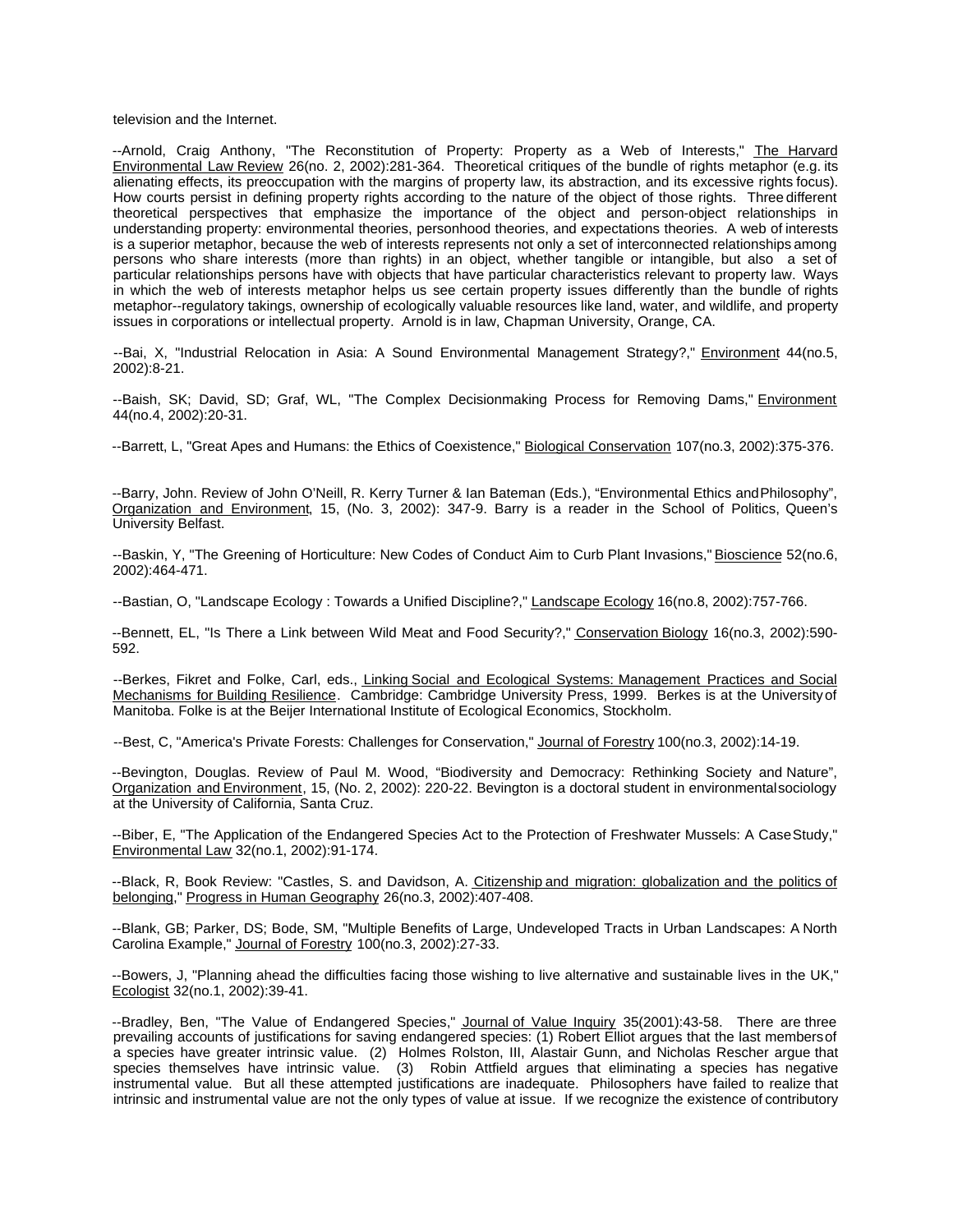value, along with Brentano's principle of bonum variationis, we may be able to defend a preservationist account of endangered species. Bradley is in philosophy, Virginia Polytechnic Institute and State University.

--Bradstock, Ross A., Williams, Jann E., and Gill, A. Malcolm, eds., *Flammable Australia: The Fire Regimes and* Biodiversity of a Continent. Cambridge: Cambridge University Press, 2001. Fire is pivotal to the functioning of Australian ecosystems and affects the distribution and abundance of the continent's unique and highly diverse range of plants and animals. Conservation of this biodiversity requires an understanding of the action of fire on the landscape. Natural fire has waxed and waned over geological times on Australian landscapes, mostly associated with climatic changes, and going back into the Tertiary period and before (over 1 million years). "There is anotable increase in fire activity centered on 40 ka before present (BP) [40,000 years ago) which, in the absence of a major climate change in around this time, is considered to mostly likely indicate early Aboriginal burning. The impact on the vegetation was largely to accelerate existing trends rather than to cause a wholesale landscape change. It is difficult to separate the effects of climate change and human-induced burning subsequent to this time until the arrival of Europeans" (p.3). Bradstock is with the Biodiversity Research Group of the New South Wales Parks and Wildlife Service, Australia.

--Bray, DB; Sanchez, JLP; Murphy, EC, "Social Dimensions of Organic Coffee Production in Mexico: Lessons for Eco-Labeling Initiatives," Society and Natural Resources 15(no.5, 2002):429-446.

--Brennan, Andrew and Lo, Yeuk-Sze, "Environmental Ethics," in Stanford Encyclopedia of Philosophy. Online at http://plato.stanford.edu/entries/ethics-environmental/

Introductory article, suitable for use with students. Environmental ethics is the discipline that studies the moral relationship of human beings to, and also the value and moral status of, the environment and its nonhuman contents. This entry covers (1) the challenge of environmental ethics to the anthropocentrism (i.e. human-centeredness) embedded in traditional western ethical thinking; (2) the early development of the discipline in the 1960's and 1970's, (3) the connection of deep ecology, feminist environmental ethics, and social ecology to politics, (4) the attempt to apply traditional ethical theories, including consequentialism, deontology, and virtue ethics, to support contemporary environmental concerns, and (5) the focus of environmental literature on wilderness, and possible future developments of the discipline. Brennan is at the University of Western Australia, Perth.

--Brown, Gregory, and Reed, Patrick, "Validation of a Forest Values Typology for Use in National Forest Planning," Forest Science 46(no. 2, 2000):240-247. Public values for national forest lands are assumed to underlie preferences for actual forest use and to define the content for management. In a survey of Alaska residents, (1) respondents were able to identify with 13 distinct forest values based on a modified forest value topology developed by Holmes Rolston and James Coufal. (2) No obvious findings indicated that the 13 value types could be simplified. (3) Small, but statistically significant correlations were found between these values and attitudes toward logging and mining. (4) Forest values are modestly predictive of preferences for specific forest planning decisions. Brown is in Environmental Science, Alaska Pacific University, Anchorage. Reed is with Chugach National Forest, Anchorage.

--Brown, L, "New year's revolution why the need for an economy that respects the environment has never been more urgent," Ecologist 32(no.1, 2002):26-31.

--Bunce, M, "Agriculture and environmental sustainability in the countryside," Land Use Policy 19(no.2, 2002):190- .

--Burg, J, "The Bulldozer in the Countryside: Suburban Sprawl and the Rise of American Environmentalism" by Adam Rome, Journal of Environment and Development 11(no.1, 2002):110-111.

--Burke, BE, "Hardin Revisited A Critical Look at Perception and the Logic of the Commons," Human Ecology 29(no.4, 2001):449-476.

--Burwood, S, "Greening the Radiant City," Journal of Applied Philosophy 19(no.1, 2002):69-74.

--Campbell, Robert A., "A Narrative Analysis of Success and Failure in Environmental Remediation: The Case of Incineration at the Sydney Tar Ponds", Organization and Environment, 15, (No. 3, 2002): 259-77. In this article, the author constructs a sociological narrative as a means of describing and analyzing a project to incinerate an estimated 700,000 tonnes of toxic sludge created as a by-product of a century of steel making in Sydney, Nova Scotia, Canada. On one level, the author's objective here is to document some of the events that have taken place at what is considered one of the worst toxic sites in Canada. On another level, though, the author attempts to outline a method through which we may better understand the dynamics of environmental movements, Specifically, in this case, the author uses a multidimensional conceptualization of success and failure that includes scientific, technological, economic, political, social and cultural components. Campbell is a senior lecturer in sociology at the Scarborough campus of the University of Toronto.

--Chace, J, "Imperial America and the Common Interest," World Policy Journal 19(no.1, 2002):1-10.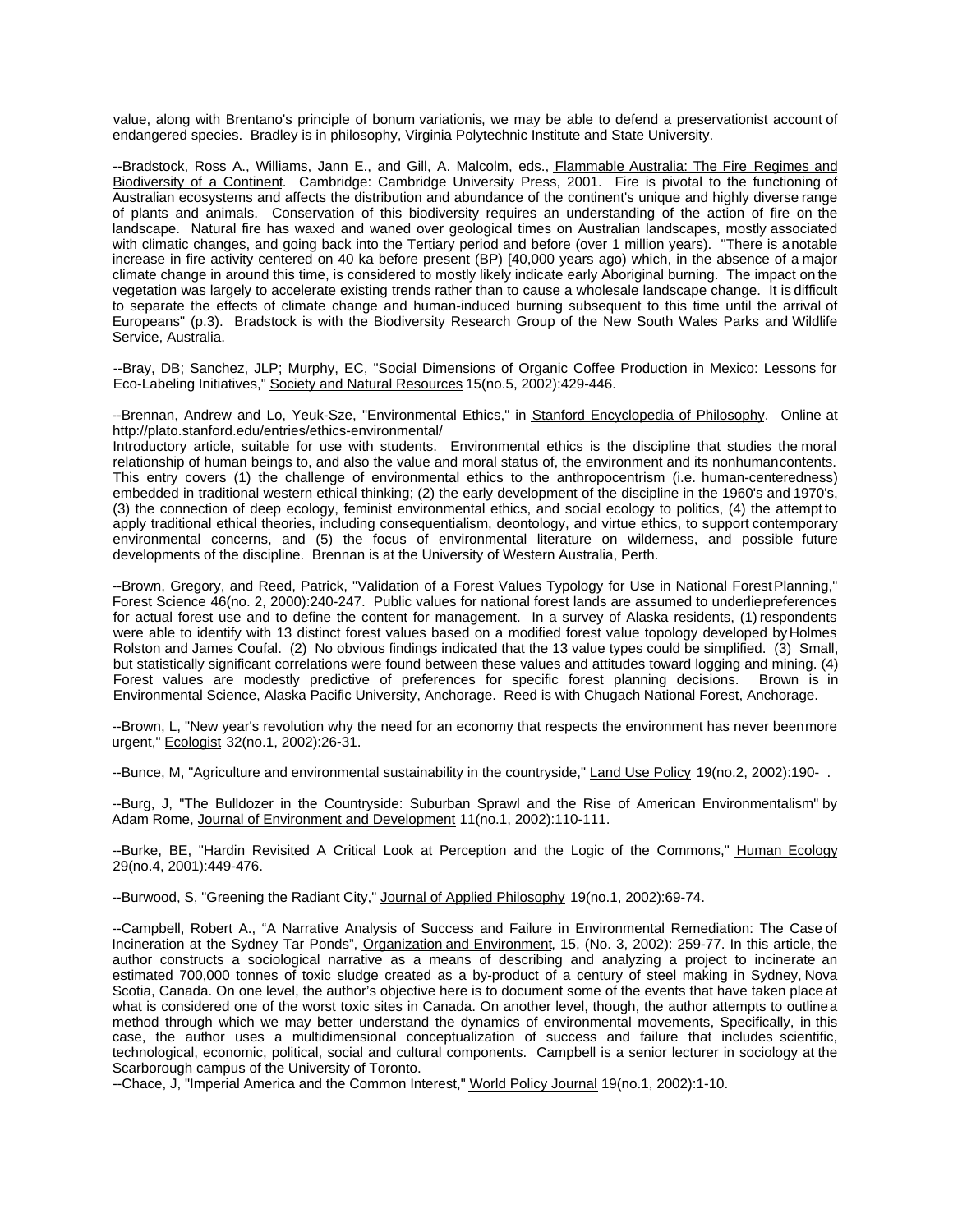--Chesters, Graeme. Review of Amory Starr, "Naming the Enemy: Anti-Corporate Movements Confront Globalization", Organization and Environment, 15, (No. 2, 2002): 214-17. Chesters is a research fellow in the Centre for Local Policy Studies at Edge Hill University College, UK.

--Clapp, RA; Crook, C, "Drowning in the Magic Well: Shaman Pharmaceuticals and the Elusive Value of Traditional Knowledge," Journal of Environment and Development 11(no.1, 2002):79-102.

--Clark, Brett, and Foster, John Bellamy. "Helen Keller and the Touch of Nature: An Introduction to Keller's `The World I Live in'", Organization and Environment, 15, (No. 3, 2002): 279-92. The authors provide an introduction to the environmental and social thought of Helen Keller, with its radicalism and invocation of the use of the sensory domain, as an introduction to some extended extracts from her work Clark is a sociology doctoral student at the University of Oregon. Foster is a professor of sociology at the University of Oregon.

--Cliath, AG, Book Review: "Blatter, Joachim, and Helen Ingram, eds. Reflections on Water: New Approaches to Transboundary Conflict and Cooperation," Society and Natural Resources 15(no.5, 2002):465-468.

--Coates, Ian. Review of Gert Spaargaren, Arthur P.J. Mol & Frederick H. Buttel (Eds.), "Environment and Global Modernity", Organization and Environment, 15, (No. 2, 2002): 209-11. Coates is a trained sociologist and an associate lecturer with the Open University, UK.

--Cohn, JP, "Environmental Conflict Resolution," Bioscience 52(no.5, 2002):400-404.

--Colten, CE, "Reintroducing Nature to the City: Wetlands in New Orleans," Environmental History 7(no.2, 2002):226-246.

--Colvin, RA, "Community-Based Environment Protection, Citizen Participation, and the Albany Pine Bush Preserve," Society and Natural Resources 15(no.5, 2002):447-454.

--Coward, R, "Ecology is a creative act," Ecologist 32(no.1, 2002):9- .

--Creel, S; Fox, JE; Hardy, A; Sands, J; Garrott, B; Peterson, RO, "Snowmobile Activity and Glucocorticoid Stress Responses in Wolves and Elk," Conservation Biology 16(no.3, 2002):809-814.

--Creel, Scott, et al., "Snowmobile Activity and Glucocorticoid Stress Responses in Wolves and Elk," Conservation Biology 16 (no. 3, 2002):809-814. A study of stress hormones in the feces of elk and wolves in Yellowstone National Park and Voyageurs National Park in Minnesota shows that stress levels rise and fall with the amount of snowmobile traffic. Creel is in ecology, Montana State University.

--Crosby Donald A., A Religion of Nature. Albany, NY: State University of New York Press, 2002.

--Csete, Marie E., and Doyle, John C., "Reverse Engineering of Biological Complexity," Science 295(1 March 2002):1664-1669. In a symposium on biological systems. There is a "deep and necessary interplay between complexity and robustness, modularity, feedback, and fragility." Maybe "stability" is no longer in vogue in biological systems, but the new replacement seems to be "robustness." A key is "robustness, the preservation of peculiar characteristics despite uncertainty in components or the environment" (p. 1664). As important as modules are "protocols," "rules designed to manage relationships and processes smoothly and efficiently." "A good protocol is one that supplies both robustness and evolvability" (p. 1666). Robustness is continually at the edge of fragility, as pressures to optimize robustness venture mutants that can result in the collapse of the system. Complex human technological systems, such as a Boeing 777, and complex organisms, such as a flying bird, have more in common than is commonly thought. Csete is in developmental biology, University of Michigan Medical School, Ann Arbor; Doyle is in electrical engineering and bioengineering, California Institute of Technology. Pasadena.

--Daily, Gretchen and Ellison, Katherine, The New Economy of Nature: The Quest to Make Conservation Biology Profitable. Corvelo, CA: Island Press, 2002. Conserving natural habitats for one year instead of developing them for human use would save humanity \$ 250 billion that year and every year thereafter, according to a group of British and American ecologists. Cost-benefit analysis is a sound basis for environmental policy.

--Daniel, Terry C., "Whither Scenic Beauty? Visual Landscape Quality Assessment in the 21st Century," Landscape and Urban Planning 54(2001):276-281. A review of the history of efforts systematically to assess the quality of our visual landscape and an appraisal of the future of this scientific and practical enterprise. There is an ongoing tension between the judgments of experts in science and/or aesthetics and the perceptions of residents on landscapes. Emphasis on ecosystem management increasingly figures in landscape quality assessment, and some aspects of this are subject to technological assessment. At a deeper level, traditional landscape approaches are increasingly challenged by deep ecology and green philosophy, which advocate a strongly biocentric approach to land quality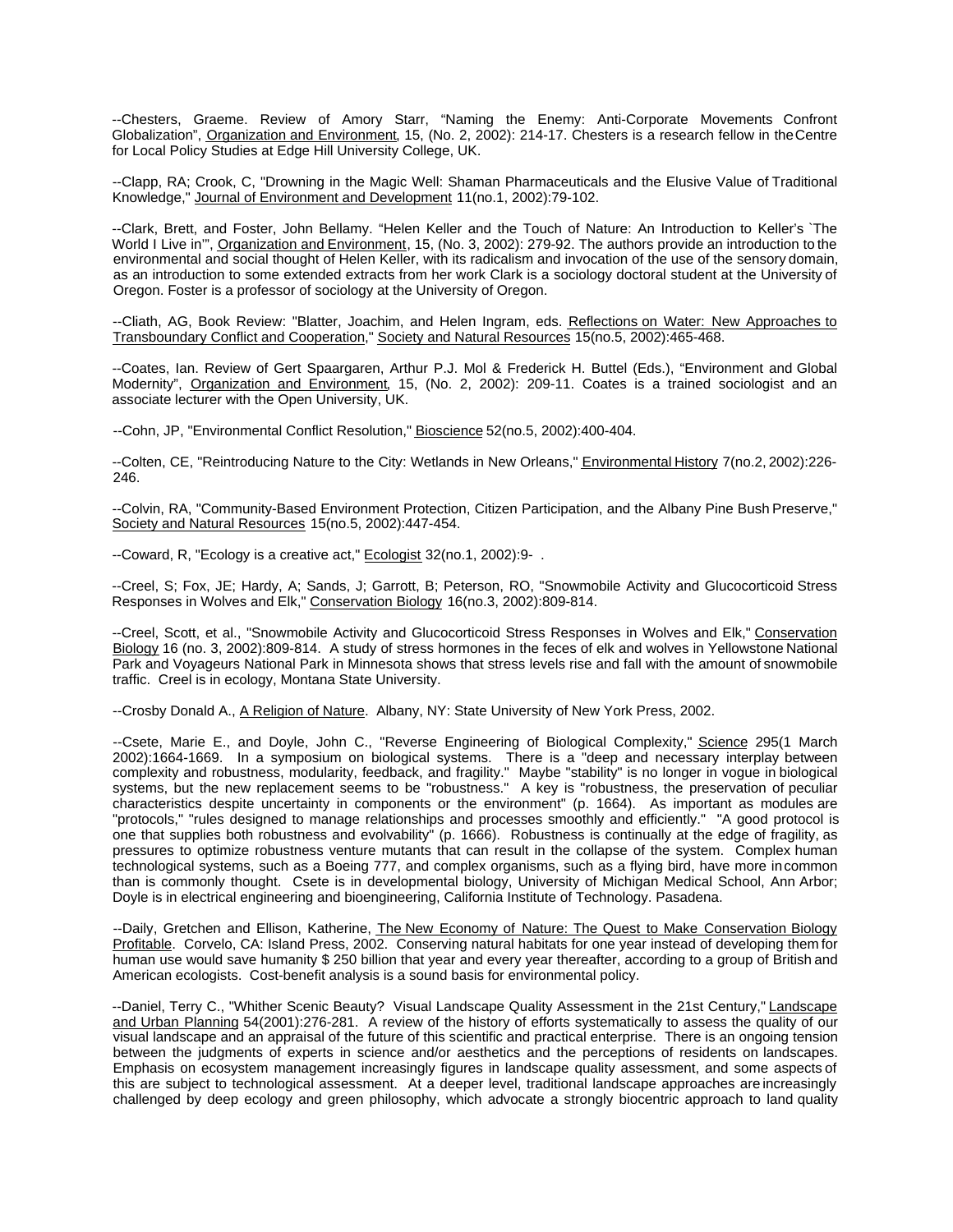assessment. On the opposite side, social/cultural construction models so construe the landscape as the product of socially constructed human interpretation that these leave little or no role for biophysical landscape features and processes. Daniel proposes a psychological approach for more balance between biophysical and human perception/judgment components. Daniel is in psychology, School for Renewable Natural Resources, University of Arizona, Tucson.

--Davidsdottir, Sigrun, "To whale or not to whale?" Ecologist 31(no.10, 2002):64-65. Sigrun Davidsdottir explains Iceland's attitude to whaling.

--Davies, G, "Bushmeat and International Development," Conservation Biology 16(no.3, 2002):587-589.

--Davis, Ellen F., "Torah of the Earth." Pages 183-201 in Getting Involved with God: Rediscovering the Old Testament. Cambridge, MA: Cowley Publications, 2001. "The biblical writers explore the infinitely complex web of relationships, with the earth and the non-human creatures, in which we are embedded. Further, they help us see the degree to which our relationship with God is bound up in our relationships with the other creatures whom God has made" (p. 182). Davis teaches Bible at Duke Divinity School.

--De Bakker, Frank G.A. Review of Aseem Prakash, "Greening the Firm: The Politics of Corporate Environmentalism", Organization and Environment, 15, (No. 3, 2002): 349- 52. De Bakker is an assistant professor in strategic management at the faculty of Social Cultural Sciences in the Vrije Universiteit, Amsterdam, The Netherlands.

--De Geus, Marius, "Ecotopia, Sustainability and Vision", Organization and Environment, 15, (No. 2, 2002): 187-201. This article explores whether ecological utopias are capable of providing a useful contribution to our quest for an ecologically responsible future and a sustainable society and, if so, in what specific ways. The author develops a model of ecological utopias as a distant point of orientation, or as a "navigational compass". In this model ecotopias may influence the course of concrete decision making in the direction of a future sustainable society. After an analysis of the current social debate in western Europe on sustainable development, it is argued that ecological utopias can help us to "monitor" environmental problems and that they provide "inspiration" for a cleaner society. Ecotopias also allow us to imagine a "virtual reality" of a possibly ecologically stable society and are a justifiable means of visionary imagery of a better future. De Geus is a lecturer in political and legal philosophy at the University of Leiden.

--Dimitrov, RS, "Confronting Nonregimes: Science and International Coral Reef Policy," Journal of Environment and Development 11(no.1, 2002):53-78.

--Disco, C, "Remaking `Nature': The Ecological Turn in Dutch Water Management," Science Technology and Human Values 27(no.2, 2002):206-235.

--Dobson, Andrew, "Genetic Engineering and Environmental Ethics," Cambridge Quarterly of Healthcare Ethics (Cambridge University Press) 6 (1997):205-221. We can splice genes, but ought we to do so. Even to decide to do so some of the time assumes ethical decisions. Relevant factors include human welfare, but also the integrity (perhaps rights) of animals and plants. The really novel dimensions of environmental ethics, however, involve duties toward species, ecosystems, and even Earth. Genetic engineering (transgenics) differs from genetic selection (as in agriculture). Genetic engineering represents a quantum leap in terms of advances in manipulation that make possible practices of which we have no ethical experience. Genetic engineering could be the ultimate "technological fix". That we seek to patent the results of genetic engineering shows our sense of absolute ownership. Genetic engineering interferes with the "telos" of animal and plant life. One cannot treat the transgenic organism as the species from which it has been engineered. So far as genetic engineering results in a re-designed biosphere, it represents dissatisfaction with Earth as our home planet. Environmental ethics suggests establishing limits in unusual places, places that go to the heart both of genetic engineering and our relationship with the natural world. Dobson is in politics at Keele University, England.

--Dudley, JP; Ginsberg, JR; Plumptre, AJ; Hart, JA; Campos, LC, "Effects of War and Civil Strife on Wildlife and Wildlife Habitats," Conservation Biology 16(no.2, 2002):319-329.

--Dunstone, N, "Desert Puma: Evolutionary Ecology and Conservation of an Enduring Carnivore," Biological Conservation 108(no.1, 2002):129- .

--Engel, C, "Heal Thyself," Ecologist 32(no.3, 2002):34-39. It's a little known fact, animals have numerous ingenious ways of looking after their own health.

--Entwhiste, Abigail, and Dunstone, Nigel, eds., Priorities for the Conservation of Mammalian Diversity: Has the Panda Had its Day? Cambridge: Cambridge University Press, 2000. Is charismatic megafauna the best conservation policy, versus, for example, biodiversity hotspots or attention to hunting, or tourism, or political and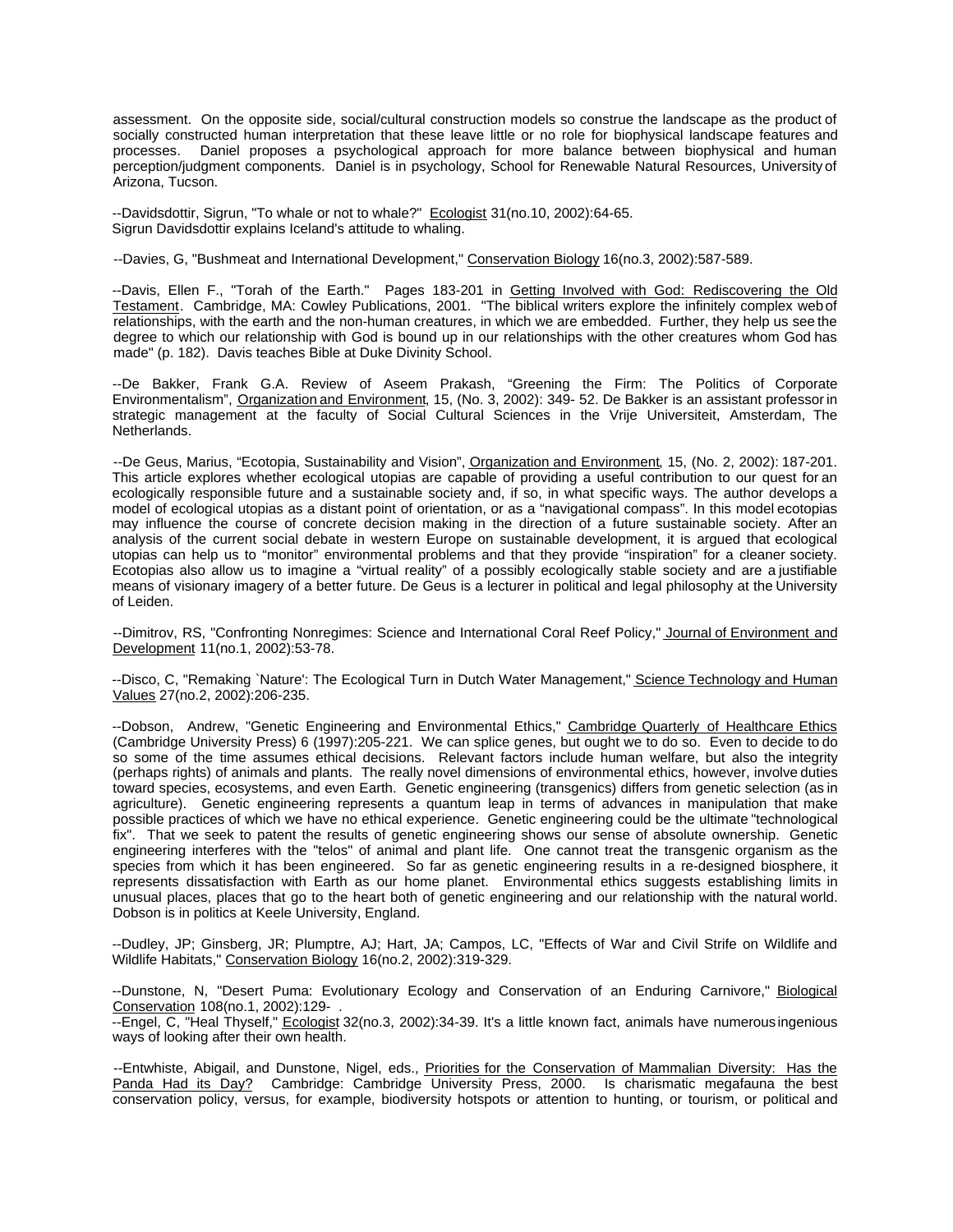social needs? Entwhistle is with Fauna and Flora International, UK; Dunstone at the University of Durham, UK.

--Fa, JE; Peres, CA; Meeuwig, J, "Bushmeat Exploitation in Tropical Forests: an Intercontinental Comparison," Conservation Biology 16(no.1, 2002):232-237.

--Fausch, KD; Torgersen, CE; Baxter, CV; Li, HW, "Landscapes to Riverscapes: Bridging the Gap between Research and Conservation of Stream Fishes," Bioscience 52(no.6, 2002):483-498.

--Fazio, PM, Book Review: "Ralph H. Lutts, The Nature Fakers: Wildlife, Science and Sentiment," Environmental History 7(no.2, 2002):326- .

--Fisher, Andy, Radical Ecopsychology: Psychology in the Service of Life. Albany, NY: State University of New York Press, 2002.

--Foltz, Richard C., ed., Worldviews, Religion, and the Environment: A Global Anthology. Belmont, CA: Wadsworth/Thomson Learning, 2003. The sections are: The Seeds of a Green Theology; Humans, Nature, and Modernity; First Peoples; South Asian Traditions; Buddhism; Chinese Traditions; Japanese Traditions; Judaism; New Cosmologies and Visions; Globalization, Community, and Ecojustice. Over sixty contributors. Foltz teaches religious studies at the University of Florida.

--Freemark, KE; Boutin, C; Keddy, CJ, "Importance of Farmland Habitats for Conservation of Plant Species," Conservation Biology 16(no.2, 2002):399-412.

--Freyfogle, Eric T., and Newton, Julianne Lutz, "Putting Science in its Place," Conservation Biology 16(no. 4, August 2002):863-873. A process-based approach, distinguishing between issues of substance and issues of process, will help clarify and isolate the various proper roles of science in the overall land management equation. This also clarifies when nature can be said to possess intrinsic value, why it is proper for conservation biologists to base their work on normative goals, and why arguments about ecosystem management are sometimes less fruitful than they ought to be. On balance a goal not overtly tied to science, such as land health, offers the best option for land management. Freyfogle is at the University of Illinois College of Law, Newton is in natural resources and environmental sciences, University of Illinois, Urbana.

--Fuentes, Agustin, and Wolfe, Linda., eds., Primates Face to Face: The Conservation Implications of Human-Nonhuman Primate Interconnections. Cambridge: Cambridge University Press, 2002. The diverse range of relationships between humans and other primates and how this plays a critical role in conservation practice and programs. Fuentes is at Central Washington University, Ellensburg, WA. Wolfe is at East Carolina University, Greenville, NC.

--Gibert, J; Deharveng, L, "Subterranean Ecosystems: A Truncated Functional Biodiversity," Bioscience 52(no.6, 2002):473-482.

--Glaesel, H, Book Review: "Dobbs, David. The Great Gulf: Fishermen, Scientists, and the Struggle to Revive the World's Greatest Fishery," Society and Natural Resources 15(no.5, 2002):463-464.

Glazebrook, Trish. Review of Karen Warren, "Ecofeminist Philosophy: A Western Perspective on What It Is, and Why It Matters", Organization and Environment, 15, (No. 3, 2002): 344-7. Trish Glazebrook is an associate professor of philosophy at Dalhousie University, Halifax, Nova Scotia, Canada.

--Glennon, RJ; Culp, PW, "The Last Green Lagoon: How And Why The Bush Administration Should Save The Colorado River Delta," Ecology Law Quarterly 28(no.4, 2002):903-992.

--Global Dialogue (Centre for World Dialogue, Nicosia, Cyprus) vol. 4, no. 1, 2002, is a theme issue on "The Fragile Biosphere." Contains:

--Pointing, Clive, "The Burden of the Past," pages 1-10. Two main events in human history have been the coming of agriculture and the arrival of technology exploiting fossil fuels. Humans are not dealing well with the undesirable results of the latter revolution.

--McNeill, J. R., "Earth, Wind, Water and Fire: Resource Exploitation in the Twentieth Century," pages 11-19. By the standards of the past the twentieth century was quite peculiar in the prodigality of its resource use.

--Wapner, Paul, "Ecological Displacement and Transnational Environmental Justice," pages 21-33. Generally scholars have failed to raise, in a sustained manner, issues of morality as it relates to transnational environmental issues.

--Bullard, Robert D., "Confronting Environmental Racism in the Twenty-First Century," pages 34-48. The causes and consequences of environmental racism, resulting from unequal interests and unequal power arrangements,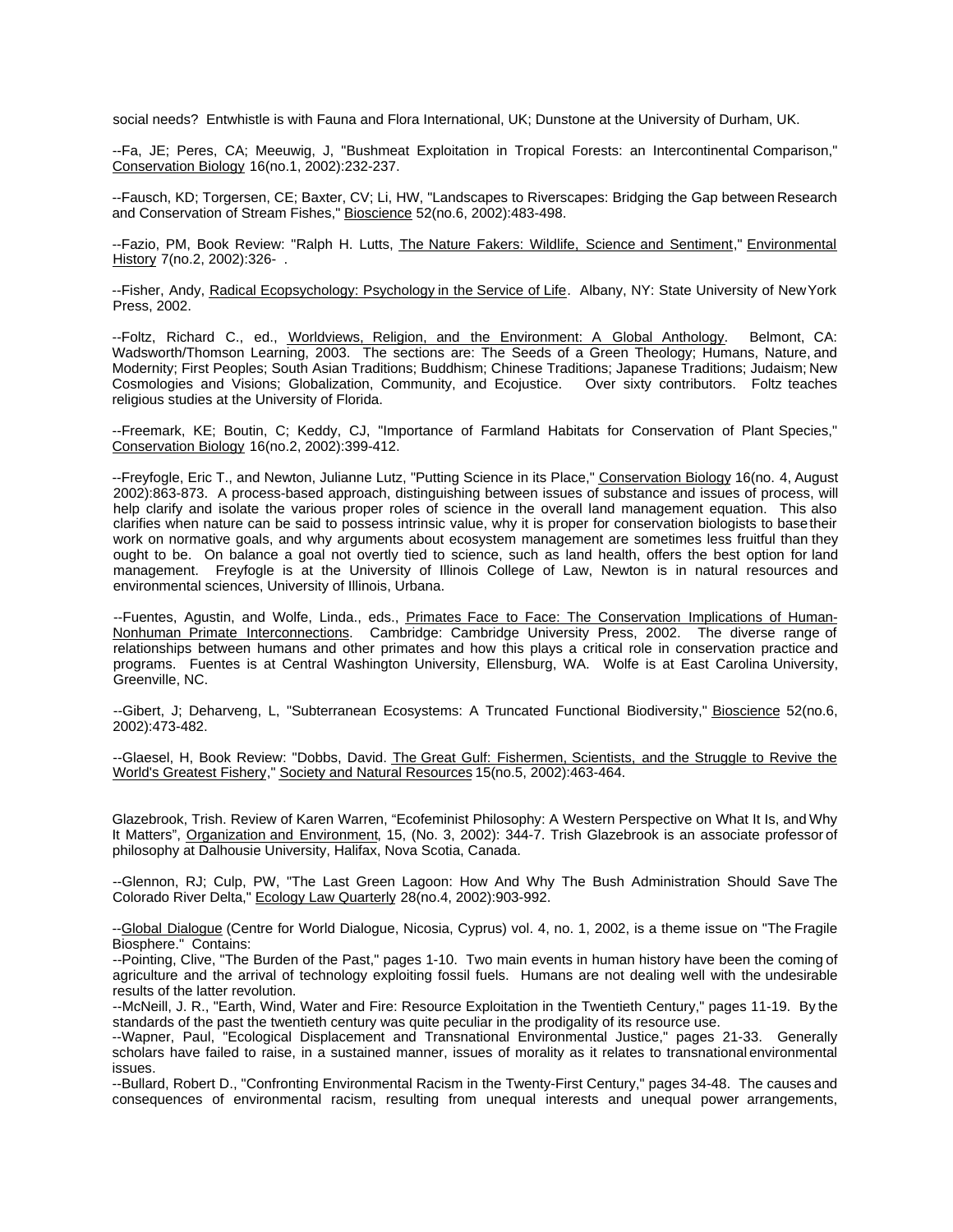benefitting the rich and impoverishing the poor.

--Guha, Ramachandra, "How Much Should a Person Consume?" pages 49-62. With particular attention to India and whether it should follow the West.

--Monbiot, George, interview, "If We Are Not Getting into Trouble, We are Not Being Effective," pages 63-66. Monbiot is a British environmental activist.

--Partridge, Ernest, "The Perils of Panglossism," pages 67-79. A critique of Julian Simon and other cornucopians.

--Godrej, Dinyar, "Climate Change: The Need for Action," pages 80-89. The evidence and the need for action is stronger than ever. But there is political impasse resulting from a lack of internationalism and naked, ultimately short-sighted national self-interest.

--Stone, Roger D., and D'Andrea, "Preserving the Forests: The Promise of Community Control," pages 90-102. Empowering local communities hardly guarantees an easy ride toward stable forests. But the general failure of other forest management systems leaves the world with no better bet than community empowerment.

--Rolston, III, Holmes, "Justifying Sustainable Development: A Continuing Ethical Search," pages 103-113. Five contentious objections to sustainable development; how these can be met with sustainable development retaining moral force, and whether we can justify enforcing sustainability.

--Davion, Victoria, "Ecofeminism, Lifeboat Ethics and Illegal Immigration," pages 114-124. The debates over immigration (and lifeboat ethics) revisited through the lens of ecological feminism, with some attention to the resurgence of anti-immigration arguments since September 11.

--Waldau, Paul and Whitman, Sarah, "The Animal Invitation: Extending Human Rights to Other Apes," pages 125- 137. Could individual animals other than humans plausibly be the direct, primary beneficiaries of legally enforced protections such as the right to remain alive and to be free from the domination of humans?

--Gottlieb, Roger S., Joining Hands: Politics and Religion Together for Social Change. Boulder, CO: Westview Press, 2002. How politics and religion can cooperate in making society more just, environmentally sustainable and humanly fulfillable; and religion more authentic and holy. Gottlieb is in philosophy, Worcester Polytechnic Institute.

--Grigsby, W, "DeGregori, Thomas. Agriculture and Modern Technology: A Defense," Society and Natural Resources 15(no.5, 2002):461-462.

--Habgood, John, The Concept of Nature. Darton Longman and Todd, 2002.

--Hanley, N; AlvarezFarizo, B; Shaw, WD, "Rationing an open-access resource: mountaineering in Scotland," Land Use Policy 19(no.2, 2002):167-176.

--Hannah, L; Midgley, GF; Lovejoy, T; Bond, WJ; Bush, M; Lovett, JC; Scott, D; Woodward, FI, "Conservation of Biodiversity in a Changing Climate," Conservation Biology 16(no.1, 2002):264-268.

--Hastings, M, "Toward a Sustainable Whaling Regime by Robert L. Friedheim (ed.)," Journal of Environment and Development 11(no.1, 2002):112-115.

--Haynes, Richard W., and Quigley, Thomas M., "Broad-scale Consequences of Land Management: Columbia Basin Example," Forest Ecology and Management 153(2001):179-188. Management Project in the northwestern U.S. provides a useful example where scientists, managers, and the public have explored presumed or real conflict between broad ecological and socioeconomic goals. A successful strategy for broad-scale land management will need to: maintain long-term sustainability of resources and ecosystems; maintain socioeconomic resiliency; continually assess results of management activities; manage risks and opportunities through consistent approaches at multiple scales; expand our knowledge base; and adaptively manage for new knowledge and assessments of resource conditions/capabilities. Haynes is with the Pacific Northwest Research Station, USDA Forest Service, Portland, OR. Quigley is with the Pacific Northwest Research Station, LaGrande, OR.

--Hebel, Sara, "On a Mountaintop, a Fight between Science and Religion," Chronicle of Higher Education, June 28, 2002, A21-A22. The Universities of Minnesota and Virginia are debating whether to participate and become the latest institutions in one of the world's largest and most powerful binocular telescopes, located on U.S. Forest Service land on Mt. Graham in the Pinaleno Mountains of southeastern Arizona. Two telescopes already exist on the site, but this larger telescope would be completed in 2004. The project is underway by a consortium of universities, led by the University of Arizona. Astronomers at both institutions say using the telescope is crucial to the frontiers of research, but Apache Indians consider the telescope construction there to be on their sacred grounds. A further issue is what happens to the Mt. Graham red squirrel and to the mountaintop ecosystem.

--Heilman, GE; Strittholt, JR; Slosser, NC; DellaSala, DA, "Forest Fragmentation of the Conterminous United States: Assessing Forest Intactness through Road Density and Spatial Characteristics," Bioscience 52(no.5, 2002):411-422.

Herring, Horace, "The Quest for Arcadia: British Utopian Communities", Organization and Environment, 15, (No. 2,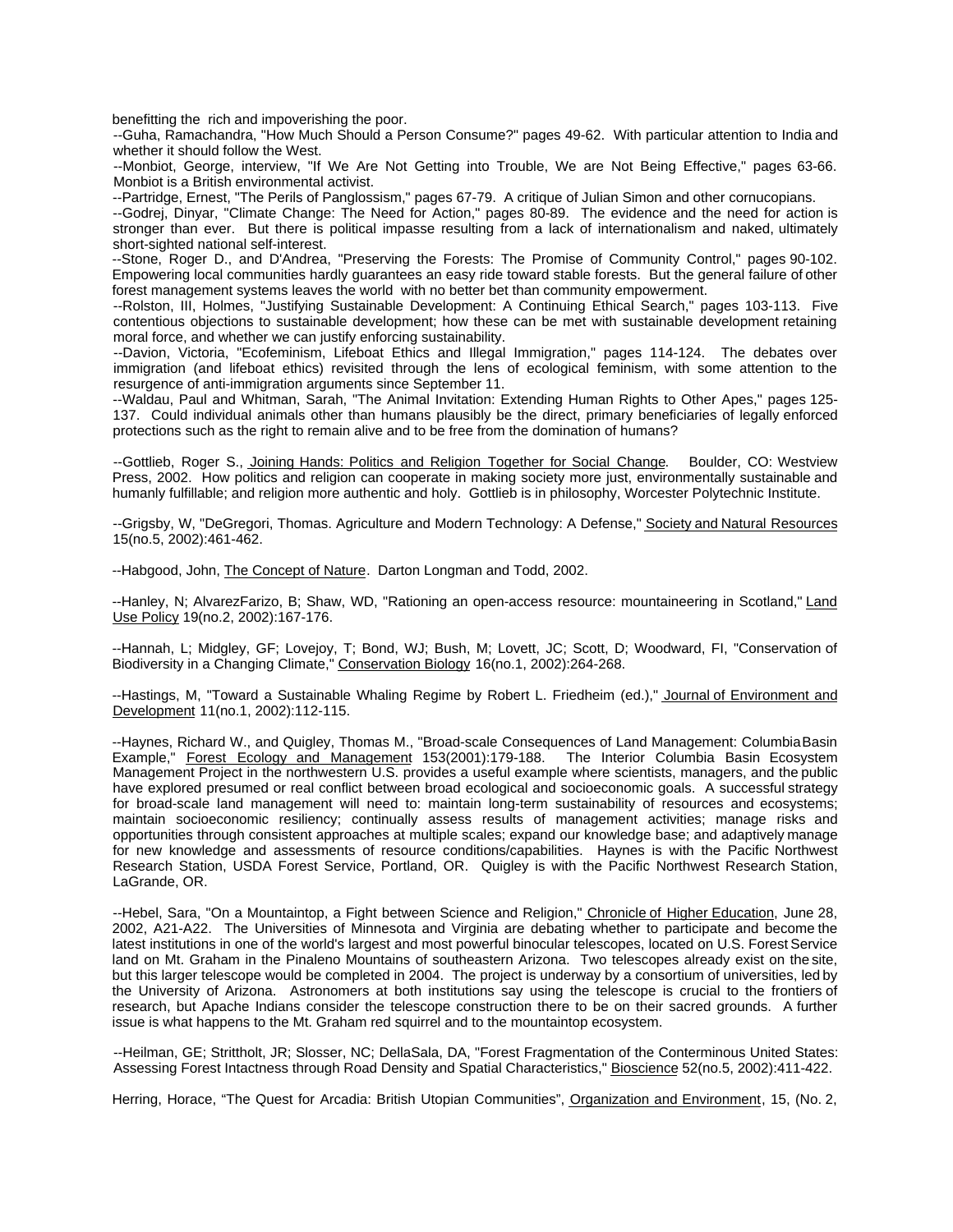2002): 202-8. A detailed book review essay of Dennis Hardy's `Utopian England: Community Experiments 1900- 1945' and Chris Coates' `Utopia Britannica: British Utopian Experiments 1325-1925'. Herring is a research fellow at the Energy and Environment Research Group at the Open University, England.

--Holt, S, "To whale or not to whale - Iceland's motives for rejoining the International Whaling Commission,"Ecologist 32(no.1, 2002):64- .

--Huang, H., et al., "Conserving Native Plants in China," Science 297 (9 August 2002):935. Too many people means most of the emphasis will need to be on conserving plants ex situ, in botanical gardens. Some 500 emdamgered species may survive only in gardens. The proposal is to increase the number of species preserved in gardens from about 13,000 species to about 21,000 species.

--Hurley, JM; Ginger, C; Capen, DE, "Property Concepts, Ecological Thought, and Ecosystem Management: A Case of Conservation Policymaking in Vermont," Society and Natural Resources 15(no.4, 2002):295-312.

--Isenberg, Andred W., The Destruction of the Bison: An Evironmental History, 1750-1920. Cambridge: Cambridge University Press, 2002. The cultural and ecological encounter between Native Americans and Europeans caused the near extinction of the bison, but nostalgia and regret about this sad story has become an important impetetus to conservation of the bison. Isenberg is at Princeton University.

--James, SM, "Bridging the Gap between Private Landowners and Conservationists," Conservation Biology 16(no.1, 2002):269-271.

--Jepson, Jr., Edward J., "Sustainability and Planning: Diverse Concepts and Close Associations," Journal of Planning Literature 15 (no. 4, 2001):499-510. Sustainability is a term that has received a significant amount of attention in the public policy arena. Within the planning profession, there has likewise been a growing recognition of its possible relevance in the areas of land use and general community development, and planners are increasingly finding themselves either leading or being expected to contribute to local "sustainable development" efforts. This article provides an introduction to the sustainability framework in terms of its scientific basis and cultural interpretations to explore the ties to the planning profession. Jepson is a planning consultant, Madison, Wisconsin.

--Jordan, CF, "Genetic Engineering, the Farm Crisis, and World Hunger," Bioscience 52(no.6, 2002):523-529.

--Keirle, I, "Should access to the coastal lands of Wales be developed through a voluntary or statutory approach? A discussion," Land Use Policy 19(no.2, 2002):177-185.

--Kirkman, Robert. "Through the Looking-Glass: Environmentalism and the Problem of Freedom." Journal of Value Inquiry 36:2 (2002): 27-41.

--Kleese, D, "Contested Natures: Wolves in Late Modernity," Society and Natural Resources 15(no.4, 2002):313-326.

--Knegtering, E; Hendrickx, L; vanderWindt, HJ; Uiterkamp, AJMS, "Effects of Species' Characteristics on Nongovernmental Organizations' Attitudes Toward Species Conservation Policy," Environment and Behavior 34(no.3, 2002):378-400.

--Kolakowski, Leszek, "On Respect for Nature," in Freedom, Fame, Lying and Betrayal. London: Penguin Books, 1999. Boulder, CO: Westview Press, 1999. Respect for nature is puzzling; it may reside in a lingering sense of the sacred, that God created nature and humans ought to respect it. But "today we are constantly being told to respect nature, because our continued thoughtless devastation of it will ultimately bring about our own destruction. But such claims are an abuse of language. ... It makes no sense to insist, like the ecological slogans that harangue us at every turn, that we must protect and respect nature for its own sake; it is humanity that we must respect. Nature alone, considered apart from the human costs and benefits of its preservation, deserves no respect" (p. 124)

But this logic is difficult to keep. "Often we are happy just to gaze at the various wonders of nature without any thought of the human benefits, amazed at how it is just the way it should be and glad that we are a part of it" (p. 126). It is difficult to find arguments for this too, and equally difficult to say it is unreasonable. In sum, "it may be that by extending our respect to nature we can gain a better understanding of our humanity" (p. 126). Kolakowski is a Polish philosopher, now retired, once expelled from Poland, and sometime visiting professor at various U.S., U.K., and Canadian universities.

--Kolarsky, Rudolf, "Sblizovani antropocentrickych a neantropocentrickych koncepci filosofie zivotniho prostredi," Anthropocentric and nonanthropocentric concepts of environmental philosophy can be brought together not only in environmental policy (B. Norton) and the justification of the moral basis of a just solution of conflicts between people and nature (J. Sterba), but also in clarifying questions of what it means to be a human in an age of environmental crisis. These concepts make it possible to see the environmental crisis as an opportunity for the development of personality (A. Naess, H. Skolimowski, B. Norton, H. Rolston), and to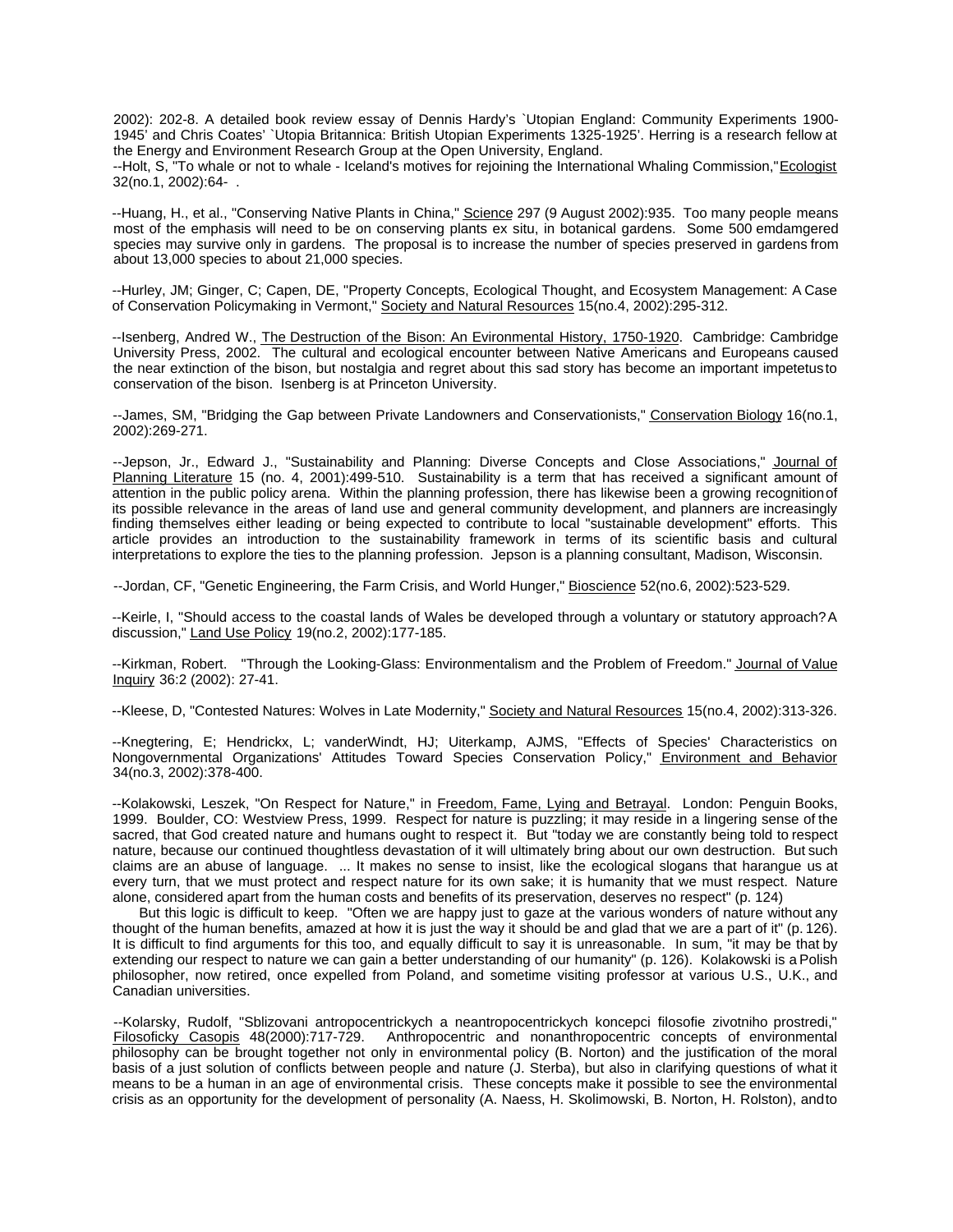defend the need to speak in the name of endangered natural entities (A. Naess, R. Nash, K. Ott, V. Hála). The possibilities of reconciling these concepts are signaled by reconciling the interest of people with those of other inhabitants of the planet. A main trouble is anthropocentrism with a preconceived idea that only instrumental relations with nature can be justified by philosophy. Kolarsky is with Filosoficky ustav AC CR, Prague.

--Koshiba, T; Parker, P; Rutherford, T; Sanford, D; Olson, R, "Japanese Automakers and the NAFTA Environment: Global Context," Environments 29(no.3, 2001):1-14.

--Krupar, J, Book Review: "Brian Czech and Paul R. Krausman, The Endangered Species Act: History, Conservation Biology and Public Policy," Environmental History 7(no.2, 2002):325- .

--Kruuk, Hans, Hunter and Hunted: The Relationship between Carnivores and People. Cambridge: Cambridge University Press, 2002. The complicated story of humans and carnivores: furs, medicine, man-eaters, sheep-killers, and their wild beauty. How we respond to them and why, and what difference this makes for conservation. Kruuk is at the Centre for Ecology and Hydrology, Banchory, UK.

--Kutsch, Werner L., et al., "Environmental Indication: A Field Test of an Ecosystem Approach to Quantify Biological Self-Organization," Ecosystems 4(2002):49-66. An ecosystem approach to examine the degree of biological self-organization at the ecosystem level. The study is rooted in the concept of ecosystem integrity, and influential idea at the interface of ecological and environmental debate that has acquired a number of different meanings. Among other interpretations it can be viewed as a guiding principle for sustainable land use that aims at long-term protection of ecological life-support systems. Effective use of any interpretation of this concept requires a theoretically consistent and applicable set of indicators. The authors are with the Ökologiezentrum der Christian-Albrechts-Universität zu Kiel, Germany. Article in English.

--Lang, Graeme, "Forests, Floods and the Environmental state in China", Organization and Environment, 15, (No. 2, 2002): 109-30. Deforestation continues in developing countries, despite predictions of ruinous consequences in the

21st century. The state is a poor protector of the environment in most of these countries but is the only agency able to deal with many of the causes of deforestation. This article focuses on the most striking example of state action against deforestation among the developing countries of the world during the past two decades – the ban on logging by the central government of China following the massive floods in 1998. River floods are more devastating in China than anywhere else in the world. This case provides a good opportunity to study state responses to environmental crisis. It illuminates the conditions under which central governments can act forcefully to conserve natural resources in the face of the determination of regional and local actors and authorities to exploit their resources intensively in the drive for economic development. Lang is an associate professor of sociology in the Department of Applied Social Studies at City University of Hong Kong.

--Leslie, D, Book Review: "Le Heron, R., Murphy, L., Forer, P. and Goldstone, M., editors Explorations in human geography: encountering place," Progress in Human Geography 26(no.3, 2002):421- .

--Liebow, E, Book Review: Unhealthy Places The Ecology of Risk in the Urban Landscape. By Kevin Fitzpatrick and Mark LaGory. Routledge, New York, 2000. Human Ecology 30(no.1, 2002):142-145.

--Light, Andrew, "Contemporary Environmental Ethics: From Metaethics to Public Philosophy," Metaphilosophy, 33 (No. 4, July 2002), pp. 426-449. In the past 30 years environmental ethics has emerged as one of the most vibrant and exciting areas of applied philosophy. Several journals and hundreds of books testify to its growing importance inside and outside philosophical circles. But with all of this scholarly output, it is arguably the case that environmental ethics is not living up to its promise of providing a philosophical contribution to the resolution of environmental problems. This article surveys the current state of the field and offers an alternative path for its future development toward a more publicly engaged model of applied philosophy. The article includes a substantial section criticizing previous attempts to link environmental ethics and environmental policy, especially the work by nonanthropocentrists on the problem of preservation of the Brazilian rainforest.

--Light, Andrew, ""Place Authenticity as Ontology or Psychological State?" Philosophy and Geography, 5 (No. 2, 2002), pp. 204-210. This article responds to Eric Katz's "The Authenticity of Place in Culture and Nature: Thoughts on the Holocaust in the Spanish Synagogue of Venice," in the same issue of the journal. Light argues that Katz's attempt to extend his work on authenticity in ecological restoration to the cultural experience of place confuses a psychological with a metaphysical account of authenticity. The piece concludes with an appeal for an aesthetic understanding of the importance of place in environmental philosophy.

--Little, SJ; Harcourt, RG; Clevenger, AP, "Do wildlife passages act as prey-traps?," Biological Conservation 107(no.2, 2002):135-145.

--Livesey, Sharon M and Kearins, Kate, "Transparent and Caring Corporations? A Study of Sustainability Reports by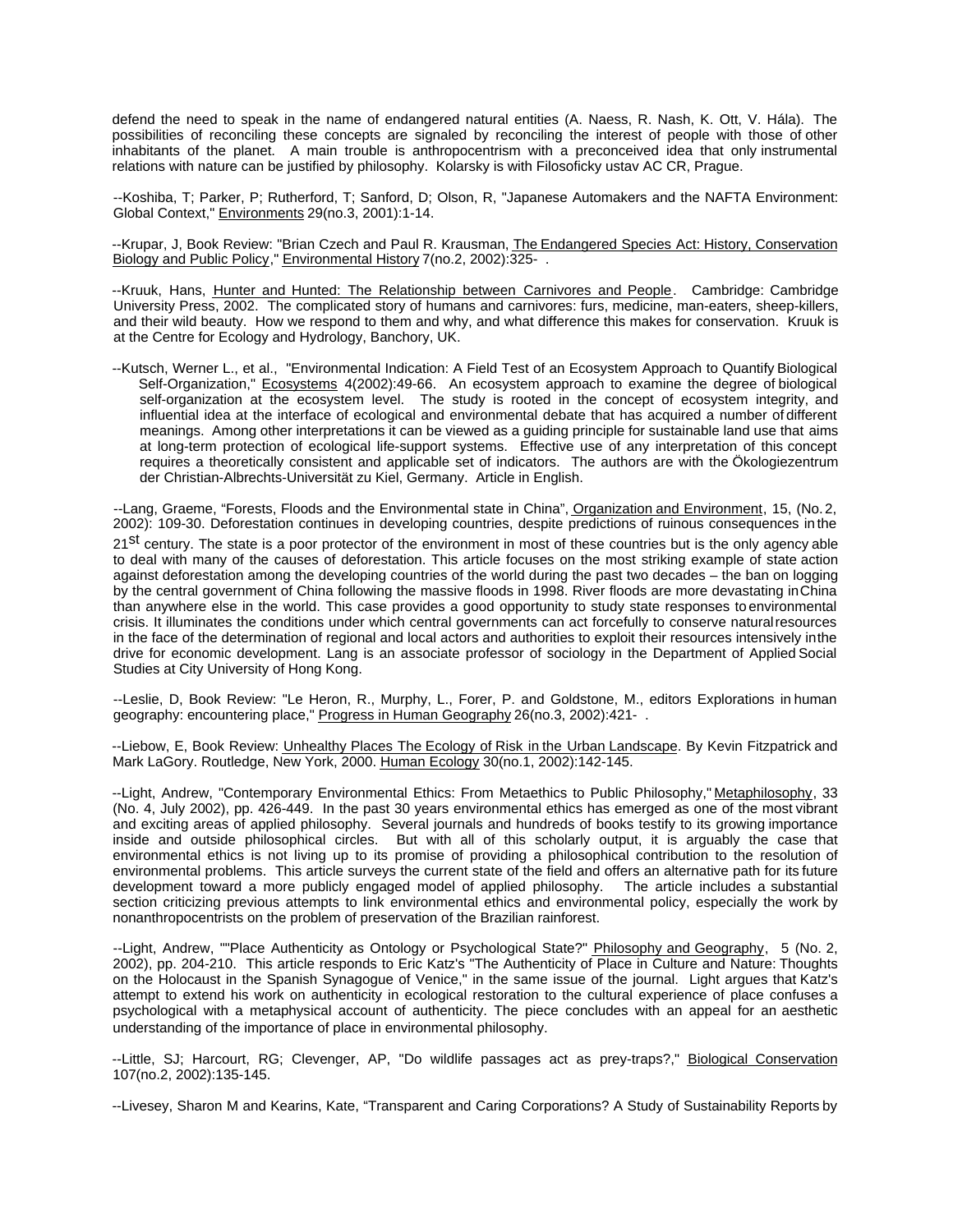The Body Shop and Royal Dutch/Shell", Organization and Environment, 15, (No. 3, 2002): 233-58. This article analyzes sustainability values reports published by The Body Shop International and by the Royal Dutch/Shell Group. The authors show how corporate discourses expressed in these precedent-setting texts both reflect and influence sociopolitical struggle over the meanings and practices of sustainable development. Specifically, the authors examine metaphors of transparency and care used to describe corporate rationales for increasing stakeholder communication, including reporting. Drawing on distinct discursive domains of business accountancy and personal ethics and sentiment, these metaphors promise to reconstruct the interface between the firm and society. Exploring the quite different assumptions on which each of these metaphors relies and their implications for corporate practices of sustainable development, the authors consider whether sustainability values reporting and the dialogue that it claims to facilitate can promote more democratic and socially and environmentally responsive corporate decision making, even as they impose new forms of managerial control. Livesey is an associate professor of communication at Fordham University's Graduate School of Business in New York. Kearins is a senior lecturer in strategic management at the University of Waikato, Hamilton, New Zealand.

--Luke, Timothy W., "`Deep Ecology: Living as if Nature Mattered': Devall and Sessions on Defending the Earth", Organization and Environment, 15, (No. 2, 2002): 178-86. The theory of deep ecology has had a profound effect on many environmental political movements over the past generation. While this notion was first advanced by Arne Naess in Western Europe, deep ecology found its broadest and most influential popularization, especially in North America, in the work of Bill Devall and George Sessions. Their 1985 work `Deep Ecology: Living as if Nature Mattered', outlines their vision of deep ecology, and as an important source for anyone interested in the ethics and politics of deep ecology, is summarized and evaluated here. Luke is a university-distinguished professor of political science at Virginia Polytechnic University and State University in Blacksburg, Virginia.

--Lyman, RL; Wolverton, S, "The Late Prehistoric-Early Historic Game Sink in the Northwestern United States," Conservation Biology 16(no.1, 2002):73-85.

--MacKinnon, D; Cumbers, A; Chapman, K, "Learning, innovation and regional development: a critical appraisal of recent debates," Progress in Human Geography 26(no.3, 2002):293-312.

--MacLachlan, I, Review of Philo, C. and Wilbert, C., eds. Animal spaces, beastly places: new geographies of human-animal relations," Progress in Human Geography 26(no.3, 2002):426- . --Makim, A, "Resources for Security and Stability? The Politics of Regional Cooperation on the Mekong, 1957-2001," Journal of Environment and Development 11(no.1, 2002):5-52.

--Mann, Charles C. and Plummer, Mark L., "Forest Biotech Edges Out of the Lab," Science 295(1 March 2002):1626- 1629. Transgenic forestry? Frankentrees? New, high-intensity tree plantations are setting the stage for rapid biotechnological change in forestry. But the novel methods may never be used if the ecological risks and economic obstacles cannot be overcome. In a test plantation in drylands Oregon, 7200 hectares of cloned hybrid poplars, planted in square blocks 400 meters to a side, receive water, fertilizer, and pest treatments under a computercontrolled system, and are growing at ten times the usual rate for poplars. But ecologists and others worry what if the genes from these huge mechanized plantations spread into the wild?

--Mann, Charles C., "The Real Dirt on Rainforest Fertility," Science 297(9 August 2002):920-923. Most Amazonian rainforest has poor soil; the nutrients are in the forests above the surface. But there is a soil named terra preta, prized for its great productivity. Archaeologists now believe these soils, often in 1-5 hectare plots, were created by ancient Amazonians through some agricultural practices at which we can mostly only speculate. Some argue for a modified slash and burn called "slash and char," but others claim the ancients had no way to cut down large numbers of trees. There are research effors to create similar soils, in the hope of greater Amazonian fertility. Still others lament that the rainforest will be destroyed anyway, whether for poorer or richer soils.

--Marrs, RH, "World in Transition-Conservation and Sustainable Use of the Biosphere," Biological Conservation 108(no.1, 2002):130- .

--Mattson, David J., and Merrill, Troy, Extirpations of Grizzly Bears in the Contiguous United States, 1850-2000, Conservation Biology 16(no. 4, August 2002):1123-1136. The Yellowstone grizzly bear owes it survival to the Endangered Species Act. The estimated 400-600 grizzlies in the greater Yellowstone ecosystem would not be there today if not for the bear's listing under the ESA a quarter-century ago. The authors use a computer model to compare population trends before and after listing, and figure in changes in land management resulting from the ESA, and conclude that, without the law, the bear would have a "one in quadrillion chance" of still existing as a viable population. Mattson is a biologist with the U.S. Geological Survey, Colorado Plateau Field Station, Northern Arizona University, Flagstaff. Merrill is an independent researcher, Moscow, ID.

--Mazis, Glen A., Earthbodies: Recovering our Planetary Senses. Albany, NY: State University of New York Press, 2002.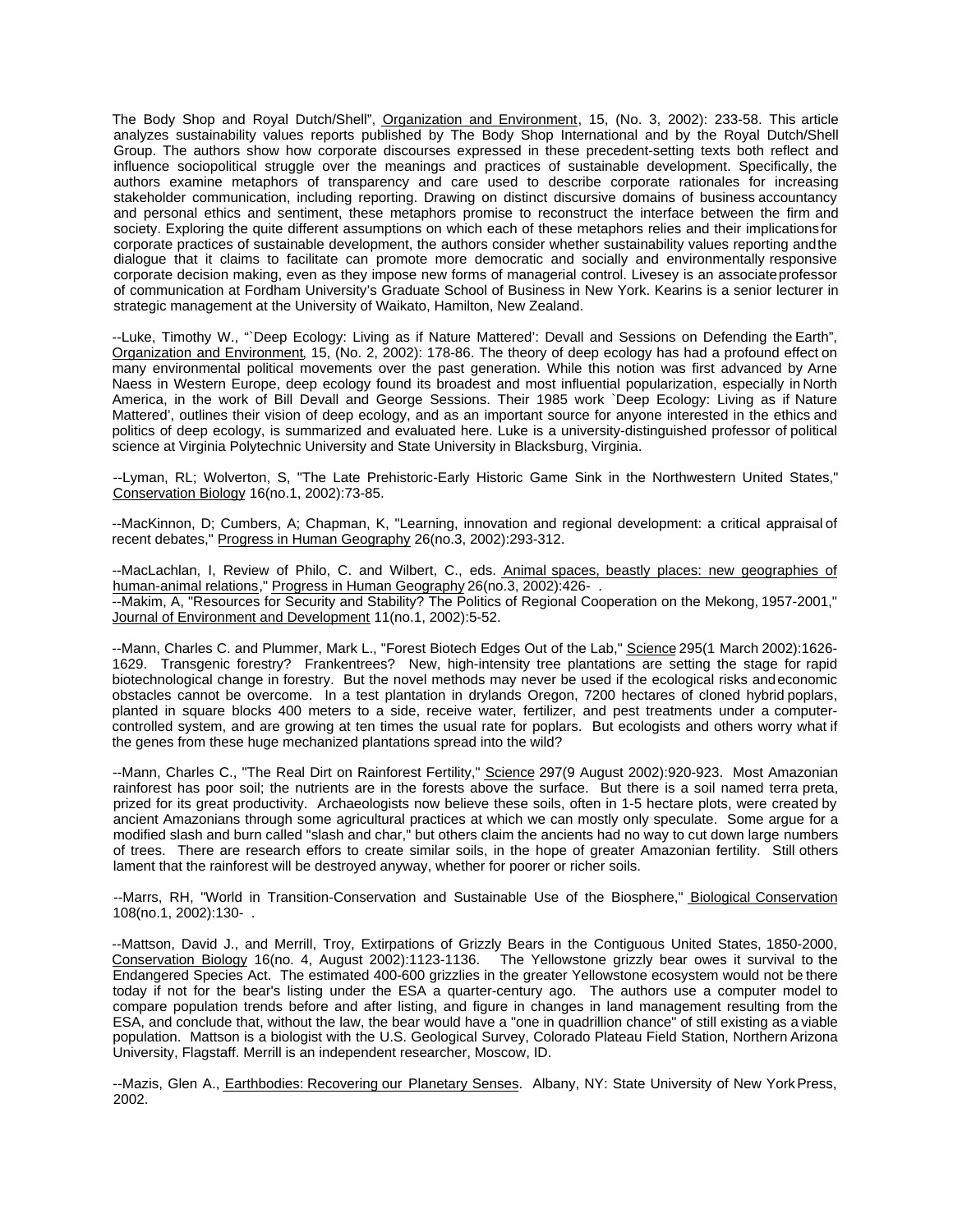--McCutcheon, Marc, The Beast in You: Activities and Questions to Explore Evolution. Charlotte, VT: Williamson Publishing Co., 1999. ISBN 1-885593-36-8. A book for kids, explaining the beast inside them. "Look in a mirror. What do you see? (Besides one handsome kid!) Look closely. See a beast? No, of course not. Look again. See parts of a beast? Hmm. Smile. There's one! Hold up your fingers. There's another! Wiggle your ears. There's another! Would you believe that whenever you are afraid or angry, an ancient beast springs into action? Yet it also lies quietly with you when you sleep. Sometimes the beast is warm and fuzzy. But sometimes it is as ferocious as a lion. Who is this weird creature, and why can only remnants, or parts, of it be seen? Where did the beast come from in the first place? And why has most of it disappeared?

For kids. But it could provoke useful discussion in a college class on how far humans are beasts, whether we are a part of or apart from nature, on nature and culture, and whether our beastliness is part of the problem or part of the solution.

--McLean, Samantha. Review of Vandana Shiva, "Stolen Harvest: The Hijacking of the Global Food Supply", Organization and Environment, 15, (No. 2, 2002): 212-14. Samantha McLean is a PhD candidate at the School of Social Ecology and Lifelong Learning, University of Western Sydney, Australia.

--Miller, JR; Hobbs, RJ, "Conservation Where People Live and Work," Conservation Biology 16(no.2, 2002):330-337.

--Mitchell, D, "Cultural landscapes: the dialectical landscape - recent landscape research in human geography," Progress in Human Geography 26(no.3, 2002):381-390.

--Moore, David, Evans, Shelley, Nauta, Marijke M., and Rotheroe, Maurice, eds., Fungal Conservation: Issues and Solutions. Cambridge: Cambridge University Press, 2001. Threats to fungi and fungal diversity throughout the world and how fungal diversity can be conserved, for the management of nature in ways beneficial to not only humans but to the fungi. The volume results from a symposium of the British Mycological Society. Moore is at the University of Manchester, UK.

--Moore, Jason W., "The Crisis of Feudalism: An Environmental History", Organization and Environment, 15, (No.3, 2002): 301-22. Environmental history may help explain feudalism's demise and capitalism's ascent in the 16<sup>th</sup> century. Medieval Europe was riven by profound socio-ecological contradictions. Feudalism's environmental degradation pivoted on the lord-peasant relationship, which limited the possibilities for reinvestment in the land. Consequently, feudalism exhausted the soil and the labour power from which it derived revenues, rendering the population vulnerable to disease. The Black Death decisively altered labour-land ratios in favour of Western Europe's peasantry. This new balance of class forces eliminated the possibility of feudal restoration and led the states, landlords and merchants to favour geographical expansion – an external rather than internal spatial fix to feudal crisis. This external fix, beginning in the Atlantic world, had capitalist commodity production and exchange inscribed within it. Capitalism differed radically from feudalism in that where earlier ecological crises had been local, capitalism globalized them. From this standpoint, the origins of capitalism may shed light on today's ecological crises. Moore is a world historian and graduate student at the Department of Geography, University of California, Berkeley.

--Morgenstern, RD; Pizer, WA; Shih, JS, "Jobs Versus the Environment: An Industry-Level Perspective," Journal of Environmental Economics and Management 43(no.3, 2002):412-436.

--Mulgan, T, "Neutrality, Rebirth and Intergenerational Justice," Journal of Applied Philosophy 19(no.1, 2002):3-16.

--Munthali, SM; Mkanda, FX, "The plight of Malawi's wildlife: Is trans-location of animals the solution?," Biodiversity and Conservation 11(no.5, 2002):751-768.

--Nakagoshi, N; Kondo, T, "Ecological land evaluation for nature redevelopment in river areas," Landscape Ecology 17(no.1SUPP, 2002):83-93.

--Nestle, Marion, Food Politics: How the Food Industry Influences Nutrition and Health. Berkeley: University of California Press, 2002. How the food industry turns wholesome natural ingredients into sweet, fatty and salty products. The American food supply is so abundant that we can feed everyone in this country twice over, even after subtracting food exports. The result forces food companies into fierce competition for consumer dollars. The foods most profitable to the industry are those that cater to our desires. The irony and tragedy is that this pattern, repeated in other developing countries, has resulted in the number of overweight people in the world, 1.1 billion, now equalling the number of undernouished people. Nestle is chair of nutrition studies at New York University and was an editor of the Surgeon General's Report on Nutrition and Health, 1988.

--Newton, Lisa H., *Ethics and Sustainability: Sustainable Development and the Moral Life. Upper Saddle River*, NJ: Prentice Hall, 2003. Chapter 1. Environmental Ethics as Virtue. Chapter 2. Technology: Living Lightly upon the Earth. Chapter 3. Stewardship: The Responsible Person. A refreshingly slim volume, 123 pages. A personal ethic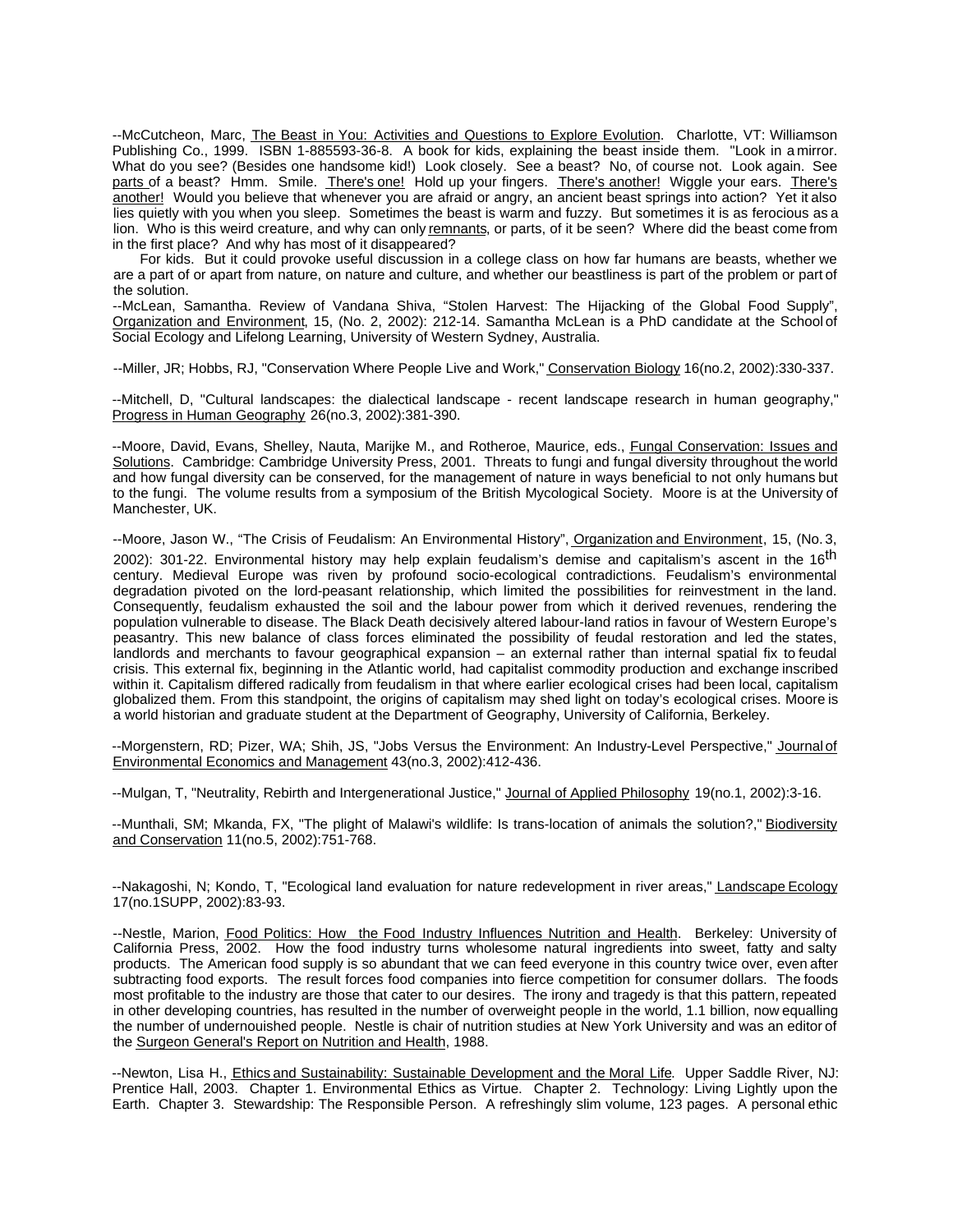of virtue must include a commitment to environmental preservation. Developments in technology make it truly possible to live and develop our communities sustainably on the earth. The traditional virtue of simplicity unifies environmental sensitivity with a focused and gracious life. Newton teaches ethics at Fairfield University, Fairfield, CT.

--Norberg-Hodge, H, "Why ecovillages? The world needs people to set up sustainable communities," Ecologist 32(no.1, 2002):38- .

--Norris, Ken, and Pain, Deborah, J., eds., Conserving Bird Biodiversity: General Principles and their Application. Cambridge: Cambridge University Press, 2002. Norris is at the University of Reading, UK. Pain is with the Royal Society for the Protection of Birds, Bedfordshire, UK.

--Oates, JF, Book Review: Politicians and Poachers The Political Economy of Wildlife Policy in Africa. By Clark C. Gibson. Cambridge University Press, Cambridge, UK, 1999. Human Ecology 30(no.2, 2002):272-273.

--Obasi, GOP, "Embracing Sustainability Science: The Challenges for Africa," Environment 44(no.4, 2002):8-19.

--OHear, Anthony, "The Myth of Nature." Pages 69-80 in Barnett, Anthony and Scruton, Roger, eds., Town and Country (London: Jonathan Cape, 1998). The vexed and complex question of our relationship to the natural world is not helpfully addressed by reliance on a naive sense of the natural as opposed to the human or the artificial. Nature is accorded a religious aura and the artificial is suspect. That some activity or thing is more natural than some other is no cause to value it more highly. "The invocation of the natural does evoke a powerful quasi-religious aura: we are dealing with a myth which for once really does need deconstruction" (p. 71)

"For Aristotle, man is by nature a political animal, meaning that only in a city or polis will certain activities, fundamental to human flowering take place, and this, of course, requires artifice" (p. 72). But Aristotle lived in a cosmos with an overall end, and that is no part of current Darwinian understanding of nature. "The picture which biology paints of nature and the natural world is in stark contrast to the idea which captivates the popular mind- namely that what is natural is in some sense pure and normal, and that we should aspire to this condition" (pp. 74- 75). Present human population levels can be supported only with much technology and artifice.

"We are of course interested in the survival of our children and their children, and in the survival of the human race. Equally for aesthetic, utilitarian and moral reasons, biodiversity and conservation are important. But do not let us deceive ourselves or our children into thinking that there is anything `natural' about these latter concerns, or that promoting them though conservation demands that we adopt a mystical or sentimental or unscientific attitude to `nature,' marked off in some Manichean way from science and human intervention. In fact, rather to the contrary, the truth is that only an intelligent, informed and interventionist approach to nature will promote either conservation or the other goals we have" (pp. 78-79). O'Hear is in philosophy, University of Bradford, UK.

--Ooi, GL, "The Role of the State in Nature Conservation in Singapore," Society and Natural Resources 15(no.5, 2002):455-460.

--Organization and Environment, Vol. 15, No. 3 includes a debate over democracy, environmental decision making, the Internet and digital technology. Participants are Michael Howes, Sylvia N. Tesh, David Schlosberg & John S. Dryzek, Stephen Zavestoski & Stuart W. Shulman.

--O'Riordan, Timothy and Stoll, Susanne, eds., Protecting Beyond the Protected: Biodiversity, Sustainable Development and Human Communities. Cambridge: Cambridge University Press, 2002. O'Riordan is at the University of East Anglia, Norwich, UK. Stoll is at the Potsdam Institute for Climate Impact Research, Germany.

--Orts, Eric W., and Strudler, Alan, "The Ethical and Environmental Limits of Stakeholder Theory," Business Ethics Quarterly 12 (no. 2, 2002):215-233. We argue that though stakeholder theory has much to recommend it, particularly as a heuristic for thinking about business firms properly as involving the economic interests of other groups beyond those of the shareholders or other equity owners, the theory is limited by its focus on the interests of human participants in business enterprise. Stakeholder theory runs into intractable philosophical difficulty in providing credible ethical principles for business managers in dealing with some topics, such as the natural environment that do not directly involve human beings within a business firm or who engage in transactions with a firm. Corporate decision-making must include an appreciate of these ethical values even though they cannot be captured in stakeholder theory. Orts is in law, The Wharton School, University of Pennsylvania.

--Ouderkirk, Wayne, "Mindful of the Earth: A Bibliographical Essay on Environmental Philosophy," The Centennial Review (College of Arts and Letters, Michigan State University) 42(no. 1, Winter, 1998):353-392. A shorter version was published in Choice: Current Reviews for Academic Libraries 35, no. 3 (Nov. 1997). Excellent introductory overview, useful with students, the full length version published in a place likely to be overlooked by many environmental philosophers. Ouderkirk is at Empire State Collge, SUNY, Cobleskill, NY.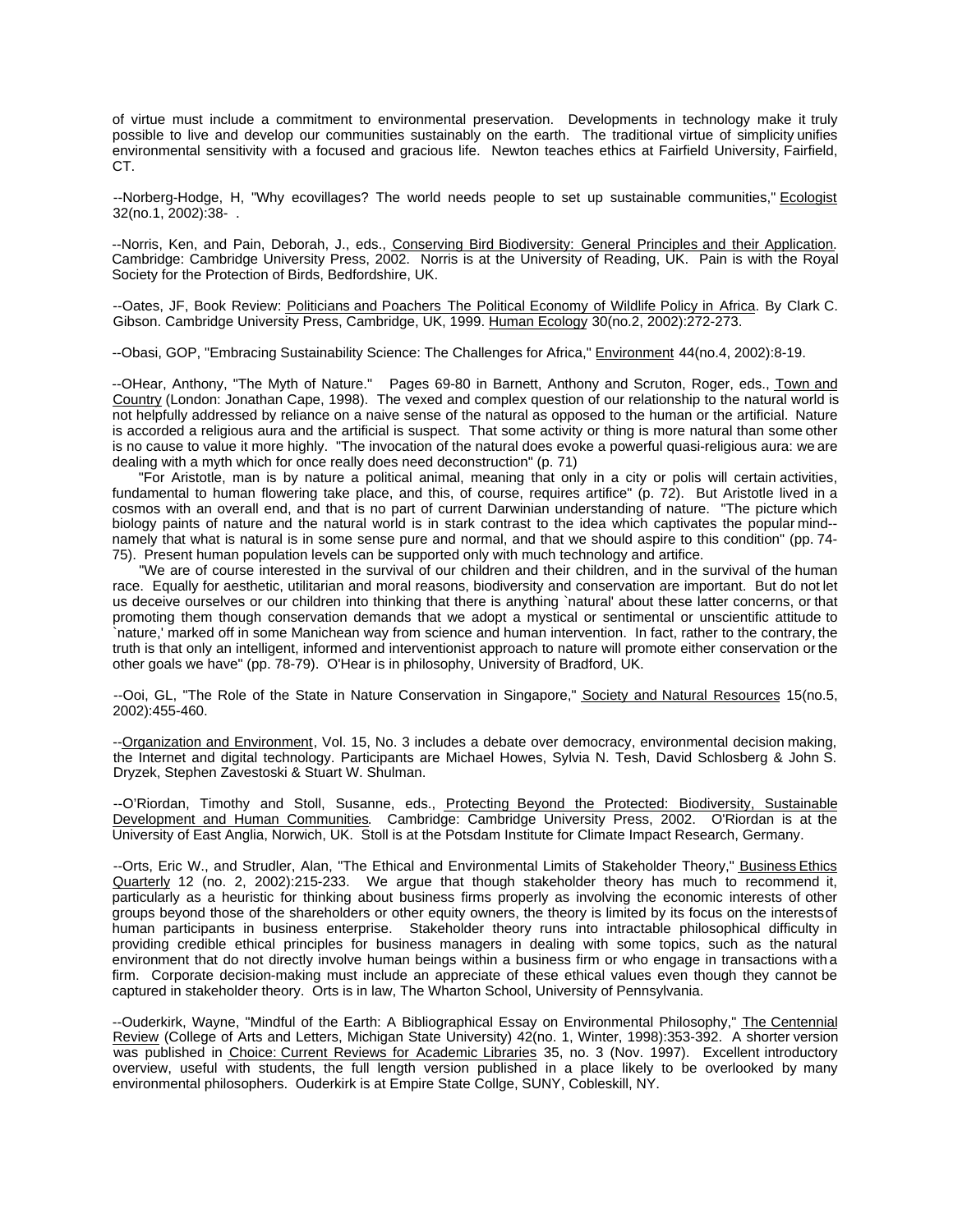--Parker, P, "Environmental Initiatives among Japanese Automakers: New Technology, EMS, Recycling and Lifecycle Approaches," Environments 29(no.3, 2001):91-114.

--Parks, SA; Harcourt, AH, "Reserve Size, Local Human Density, and Mammalian Extinctions in U.S. Protected Areas," Conservation Biology 16(no.3, 2002):800-808.

--Pasko, BS, "The Great Experiment that Failed? Evaluating the Role of a `Committee of Scientists' as a Tool for Managing and Protecting Our Public Lands," Environmental Law 32(no.2, 2002):509-548.

--Pedroli, B; deBlust, G; vanLooy, K; vanRooij, S, "Setting targets in strategies for river restoration," Landscape Ecology 17(no.1SUPP, 2002):5-18.

--Phillips, Robert A. and Reichart, Joel, "The Environment as Stakeholder? A Fairness-Based Approach," Journal of Business Ethics 23(2000):185- .

--Plater, ZJB, "Law and the Fourth Estate: Endangered Nature, the Press, and the Dicey Game of Democratic Governance," Environmental Law 32(no.1, 2002):1-36.

--Pompe, Jeffrey J. and Rinehart, James R., *Environmental Conflict: In Search of Common Ground.* Albany, NY: State University of New York Press, 2002.

--Potter, RB, "Environmental problems in an urbanizing world," Land Use Policy 19(no.2, 2002):188- .

--Rabinor, ZD, "Sustainable Development and Management of Ecotourism in the Americas: Preparatory Conference for the International Year of Ecotourism, 2002," Journal of Environment and Development 11(no.1, 2002):103-106.

--Rao, M; McGowan, PJK, "Wild-Meat Use, Food Security, Livelihoods, and Conservation," Conservation Biology 16(no.3, 2002):580-583.

--Reed, MG, "An Introduction to Sustainable Development, 2nd Ed. Jennifer Elliott," Environments 29(no.3, 2001):119-120.

--Rao, P. K., Environment and Development: A Policy Framework. Lawrenceville, NJ: Pinninti Publishers, 2002. Is eradication of poverty and intergenerational welfare part of the Sustainable Development (SD) approach? Is there a distinction between sustainability and SD? Are green taxes useful? Why do we need a World Environment Organization (WEO) and what are its organizational prerequisites? What reforms are relevant at international and national levels? P. K. Rao is an economist who has worked at Harvard and Rutgers Universities.

--Reyers, B; Fairbanks, DH; Wessels, KJ; VanJaarsveld, AS, "A multicriteria approach to reserve selection: addressing long-term biodiversity maintenance," Biodiversity and Conservation 11(no.5, 2002):769-793.

--Rhodes, M, Book Review: Irrigated Eden The Making of an Agricultural Landscape in the American West. By Mark Fiege. University of Washington Press, Seattle, 1999. Human Ecology 30(no.1, 2002):139-142.

--Robbins, Martha M., Sciotte, Pascale, and Stewart, Kelly, eds., Mountain Gorillas: Thirty Years of Research at Karisoke. Cambridge: Cambridge University Press, 2001. What we have learned about gorillas and their conservation in the Virunga mountains of Uganda and the Congo. Robbins is at Max Planck Institute for Evolutionary Anthropology, Germany.

--Rojstaczer, Stuart, Sterling, Shannon M., and Moore, Nathan J., "Human Appropriation of Photosynthesis Products," Science 294(21 December 2001):2549-2552. A study by Vitousek et al 15 years ago, based largely on extrapolations from limited field based studies, estimated that humans co-opt about 42% of the global terrestrial production. This new study now provides an update based on recent, mainly satellite-based surveys and an error analysis. These authors reach a similar conclusion through this different methodology, but caution that the uncertainties are still very large for several key parameters, namely the productivity of agricultural and the biomass of secondary forests. With commentary, Field, Christopher B., "Sharing the Garden," Science 294:2490-2491.

--Rome, A, "What Really Matters in History? Environmental Perspectives on Modern America," Environmental History 7(no.2, 2002):303-318.

--Rootes, Christopher. Review of Bjorn Lomborg, "The Skeptical Environmentalist: Measuring the Real State of the World", Organization and Environment, 15, (No. 3, 2002): 340-42. Rootes is a reader in political sociology and environmental politics at the University of Kent at Canterbury, England.

--Ross, A; Pickering, K, "The Politics of Reintegrating Australian Aboriginal and American Indian Indigenous Knowledge into Resource Management The Dynamics of Resource Appropriation and Cultural Revival," Human Ecology 30(no.2, 2002):187-214.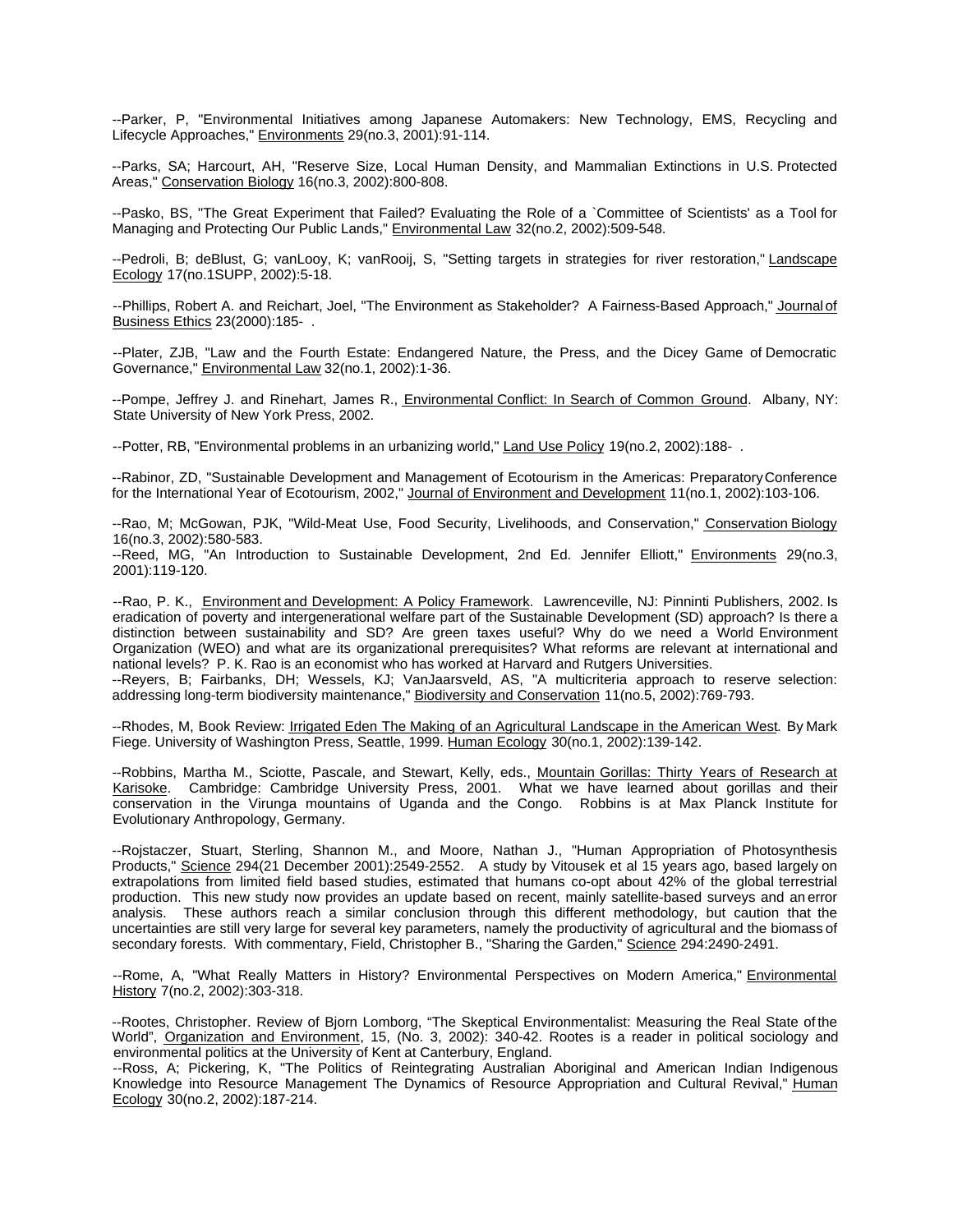--Rosser, AM; Mainka, SA, "Overexploitation and Species Extinctions," Conservation Biology 16(no.3, 2002):584- 586.

--Russell, WH; Jones, C, "The effects of timber harvesting on the structure and composition of adjacent old-growth coast redwood forest, California, USA," Landscape Ecology 16(no.8, 2002):731-741.

--Sanderson, EW; Redford, KH; Chetkiewicz, CLB; Medellin, RA; Rabinowitz, AR; Robinson, JG; Taber, AB, "Planning to Save a Species: the Jaguar as a Model," Conservation Biology 16(no.1, 2002):58-72. --Sanderson, F, "Bio-diversity and Ecological Economics: Participation, Values and Resource Management," Biological Conservation 107(no.2, 2002):259-260.

--Sandilands, Catriona, "Lesbian Separatist Communities and the Experience of Nature: Toward a Queer Ecology", Organization and Environment, 15, (No. 2, 2002): 131-63. Queer ecology is a cultural, political and social analysis that interrogates the relations between the social organization of sexuality and ecology. As a part of this analysis, this article explores the ideas and practices of lesbian separatist communities in southern Oregon. It considers that separatists have, since 1974, developed a distinct political-ecological culture to challenge the heterosexual, patriarchal and capitalist organization of rural North America. Although lesbian separatism was founded on essentialist constructions of gender and nature, the Oregon communities have developed, over time, a blend of lesbian principles and local environmental knowledge. This has produced a complex tradition of lesbian eco-political resistance. Organizing threads of this tradition include opening access to land and transforming relations of rural ownership, withdrawing land from patriarchal-capitalist production and reproduction, feminizing the landscape ideologically and physically, developing a gender-bending physical experience of nature, experiencing nature as an erotic partner, and politicizing rurality and rural lesbian identity. Sandilands is an associate professor in the Faculty of Environmental Studies at York University, Toronto.

--Saunders, DL; Meeuwig, JJ; Vincent, ACJ, "Freshwater Protected Areas: Strategies for Conservation," Conservation Biology 16(no.1, 2002):30-41.

--Scotti, R, Book Review: Traveling Light: New Paths for Ecotourism by Lisa Mastny. Journal of Environment and Development 11(no.2, 2002):193-195.

--Shaffer, ML; Casey, F; Scott, JM, "Noah's Options: Initial Cost Estimates of a National System of Habitat Conservation Areas in the United States," Bioscience 52(no.5, 2002):439-443.

--Sherry, E; Myers, H, "Traditional Environmental Knowledge in Practice," Society and Natural Resources 15(no.4, 2002):345-358.

--Sloan, NA, "History and Application of the Wilderness Concept in Marine Conservation," Conservation Biology 16(no.2, 2002):294-305.

--Society of American Foresters, "Conservation Easements: Permanent Shields against Sprawl," Journal of Forestry 100(no.3, 2002):8-12. Extracts from a position paper of the SAF on conservation easements. Online at: www.safnet.org/policy/psst/conservation.html

--Starik, Mark, "Should Trees Have Managerial Standing? Toward Stakeholder Status for Non-Human Nature," Journal of Business Ethics 14(1995):207-217. Most definitions of the concept of "stakeholder" include only human entities. The non-human world can be integrated into the stakeholder management concept. The natural environment is finally becoming recognized as a vital component of the business environment; the stakeholder concept is more than a human political/economic one, and non-human nature currently is not adequately represented by other stakeholder groups. In addition, any of several stakeholder management processes can readily include the natural environment as one or more stakeholders of organizations. This integration would provide a more holistic, value-oriented, focused and strategic approach to stakeholder management, potentially benefiting both nature and organizations. Starik is professor of strategic management and public policy, The George Washington University.

--Stephens, Piers H.G. "Hubris, Humility, History and Harmony: Human Belonging and the Uses of Nature", Environmental Politics, 11 (No. 2, Summer 2002): 174-80. An extended review article revolving around two edited volumes, William Throop's "Environmental Restoration: Ethics, Theory and Practice" and Charles T. Rubin's "Conservation Reconsidered: Nature, Virtue and American Liberal Democracy", and dealing with themes of conservation, preservation, environmental restoration and property rights. Stephens is in philosophy at the University of Liverpool and the University of Manchester, UK.

--Stephens, Piers H.G. "A Space for Place: Pragmatic Naturalism, Particularity and the Politics of Nature", Environmental Politics, 11 (No. 3, Autumn 2002): 168-73. A review article dealing with John M. Meyer's "Political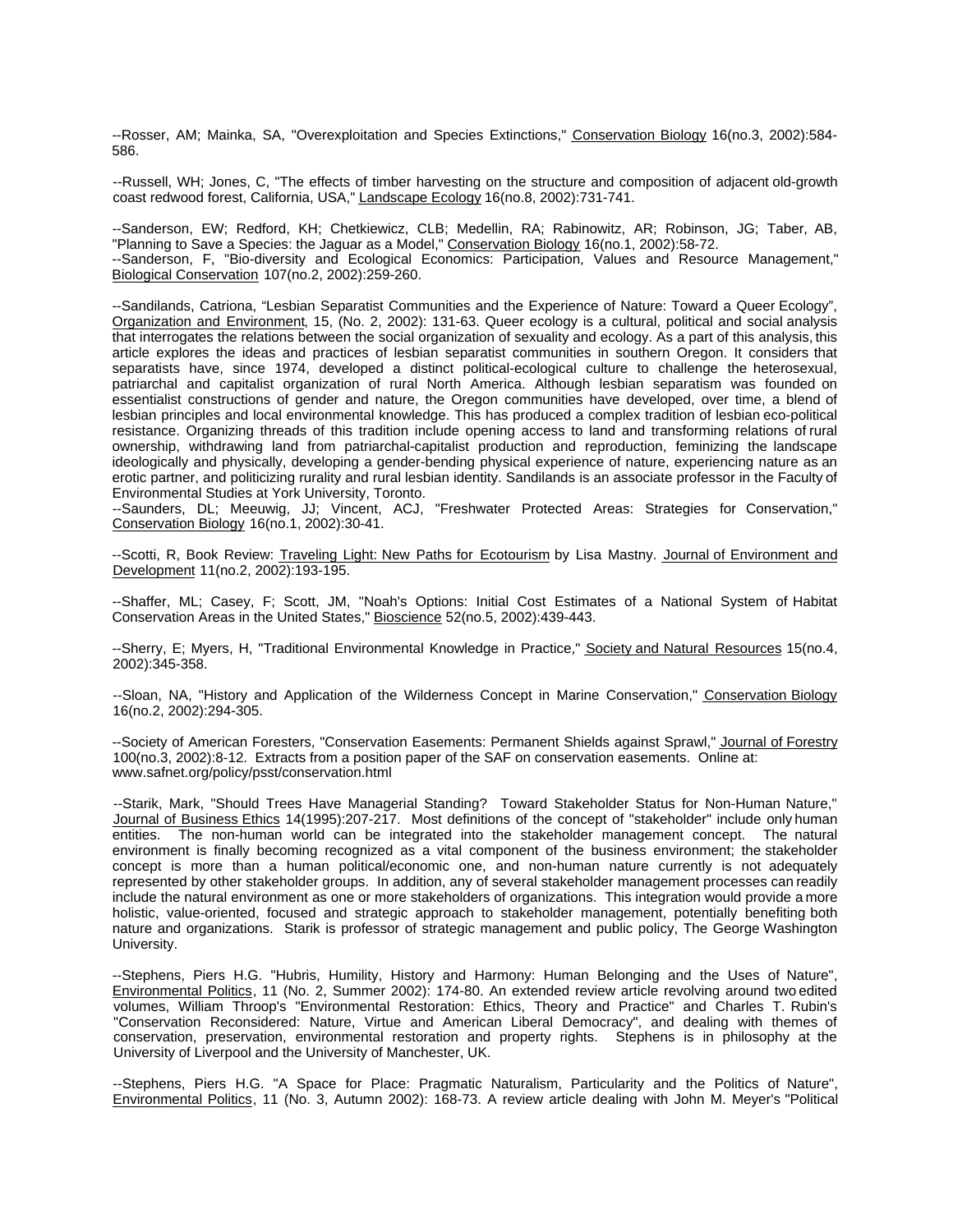Nature: Environmentalism and the Interpretation of Western Thought" and Peter Hay's "Main Currents in Western Environmental Thought", focusing on the motivational possibilities of place in relation to the history of Western thought, and to the American pragmatic naturalist tradition in particular.

--Stier, SC; Siebert, SF, "The Kyoto Protocol: an Opportunity for Biodiversity Restoration Forestry," Conservation Biology 16(no.3, 2002):575-576.

--Stock, Gregory, Redesigning Humans: Our Inevitable Genetic Future. New York: Houghton-Mifflin, 2002. Gene manipulation offers hope, health, and challenge. If we can make better humans, why not do it? Nature has not been particularly kind. "Brutal decay lies in store for each of us lucky enough to reach it." Postponing the blighting afflictions--stroke, cancer, Alzheimer's--reducing infertility, preventing birth defects; all these can hardly be called inhumane. We are not likely radically to redesign ourselves, but we can certainly improve on what nature has given us. Stock directs the medical school at UCLA.

--Teisl, MF; Roe, B; Hicks, RL, "Can Eco-Labels Tune a Market? Evidence from Dolphin-Safe Labeling," Journal of Environmental Economics and Management 43(no.3, 2002):339-359.

--Teutsch, Gotthard M., "Mensch und Mitgeschöpf unter ethischem Aspekt (Humans and Fellow Creatures from an Ethical Aspect," Altex: Alternativen zu Tierexperimenten (Heidelberg), 18(no. 4, 2001):227-259. In German. A summary of recent literature, with a focus on that in German. Teutsch lives in Bayreuth, Germany.

--Thompson, DB, "Valuing the Environment: Courts' Struggles with Natural Resource Damages," Environmental Law 32(no.1, 2002):57-90.

--Thompson, M; Homewood, K, "Entrepreneurs, Elites, and Exclusion in Maasailand Trends in Wildlife Conservation and Pastoralist Development," Human Ecology 30(no.1, 2002):107-138.

-- Thorsheim, P, Book Review: I. G. Simmons, An Environmental History of Great Britain: From 10,000 Years Ago to the Present, Environmental History 7(no.2, 2002):319- .

--Trudgill, Stephen, "Psychobiogeography: Meanings of Nature and Motivations for a Democratized Conservation Ethic," Journal of Biogeography 28(2001):677-698. The language of ecosystem science is pervaded by value-laden terms such as pristine, fragile, disturbance, balance, dominance and alien species. Such terms have high status and are often used in the rhetoric of the conservation ethic. Here, I consider the possibility of the use of less value-laden terms such as change, increase, decrease and so on. This would distinguish between values and perceived trends or states and leave ecosystem science to deal with what is verifiable. However, I also consider the opposite point of view, in that the value-laden terms, like "the balance of nature", relate to how a wide range of people feel about nature and are effective emotive motivators of the conservation ethic in society, providing a common language for a discourse between ecosystem scientists and other people. Trudgill teaches biogeography, Department of Geography, Cambridge University.

--Trudgill, Steve, The Terrestrial Biosphere: Environmental Change, Ecosystem Science, Attitudes, and Values. Harlow, UK: Pearson Education/Prentice Hall, 2001. A British humanistic geographer's effort to blend nature and culture, science and values. A repeated theme is that "ecosystems are renewable but not repeatable" so "if we can't improve predictability, we have to increase adaptability" (p. ix). We need "ecology for people." "`The Greens' have often used an evangelical zeal which doesn't work as it alienates many people; it would be better to try for a `win-win' where ecology is for people in a combined ecological, economic and social justice context" (p. 3).

Trudgill accentuates social constructions. "One might say that reality is defined by our concepts of reality or even that illusion is the only reality. If this is so, then it is important to examine our constructs and concepts, as this book attempts to do, because our concepts about ecosystems act to influence the way we treat the world and indeed the way we imagine and manage the terrestrial biosphere... `A man looks at reality and brings to it his own limitations' [quoting Steinbeck]. In other words, our concepts both facilitate and limit our outlook" (p. 21}.

"Science has a great deal to contribute in the simpler, mechanical, verifiable systems, but in the `loose', less tangible and unverifiable constructions like ecosystem and landscape, science is a foundation but it has little to offer in the sense that it can't decide what views people will hold and how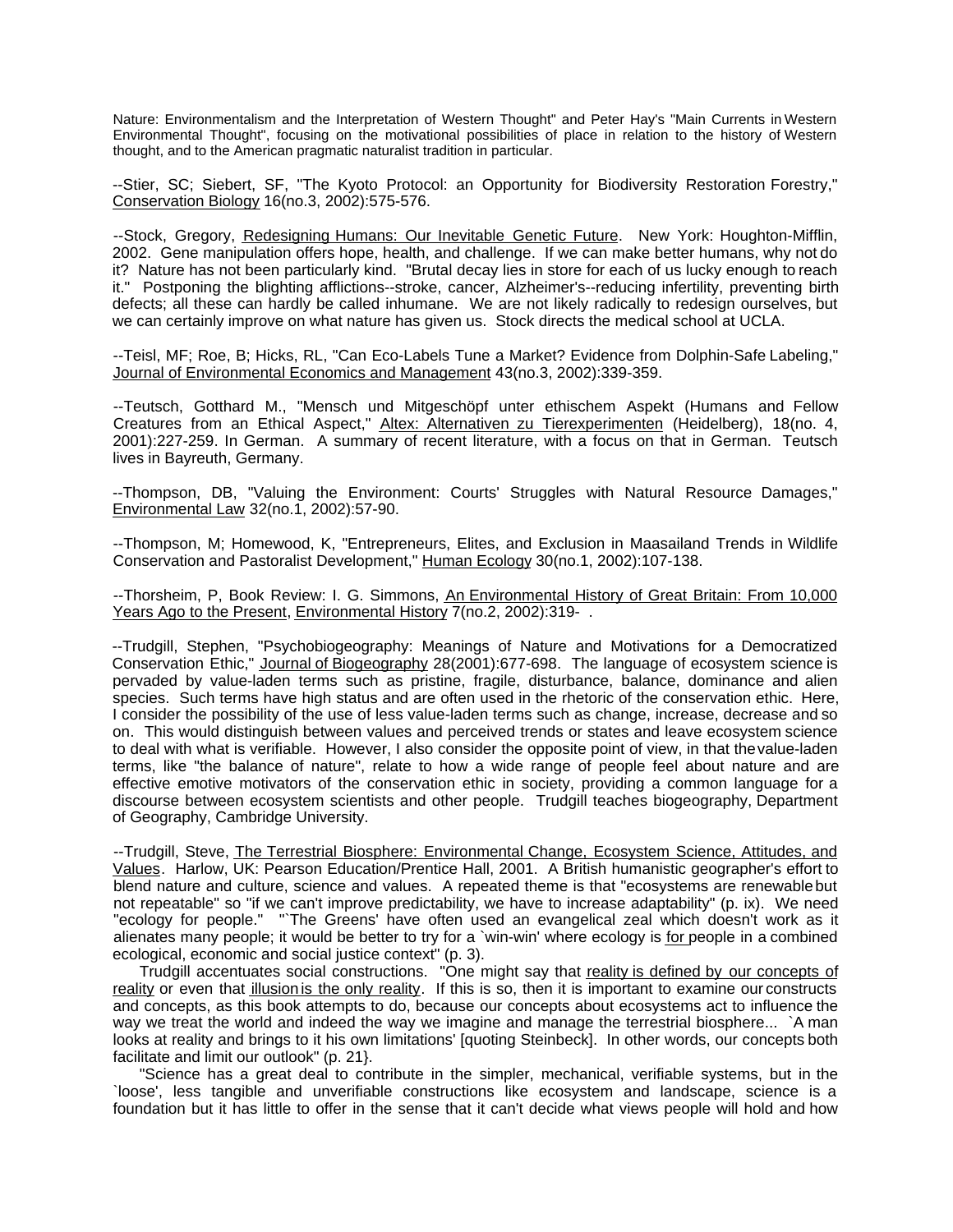they will act" (p. 41). "Nature conservation should perhaps be re-named species conservation, habitat conservation, diversity conservation, or even preferred state conservation, because it does not seem to be much about conserving nature, that is leaving nature to get on with itself" (p. 130)." In result, Trudgill takes a dim view of wilderness conservation; 'wilderness is a concept as much as a place. His outlook much better fits the British landscape. "Green spaces in cities and gardens are the `acceptable' face of nature, involving elements of (therapeutic) involvement but with control of nature" (p. 105).

Trudgill is in Biogeography and Environmental Management, Department of Geography, Cambridge University.

--VanDeVeer, Donald, and Pierce, Christine, eds., The Environmental Ethics and Policy Book: Philosophy, Ecology, Economics. 3rd ed. (Belmont, CA: Thomson-Wadsworth, 2003). The third edition of a long popular classroom anthology, which features the interaction between environmental ethics and policy. New topics in the third edition include: marine environmental ethics, genetically modified foods, transgenic organisms, the impact of fast food production, patenting life, Judaism and environmental ethics, diverse Christian environmental ethics, traditional ecological knowledge, and evolution and the place of humans. Both editors are at North Carolina State University.

--Vaske, Jerre J., Donnelly, Maureen P., Williams, Daniel R., and Jonker, Sandra, "Demographic Influences on Environmental Value Orientations and Normative Beliefs about National Forest Management," Society and Natural Resources 14(2001):761-776. In a survey of Colorado residents, a biocentric/anthropocentric value orientation continuum predicts respondents' norms toward national forest management. Individuals who have lived longer in the state and those with more income tend to be more anthropocentric. Females and those with higher education levels tend to be more biocentric. Donnelly, and Jonker are in the Department of Natural Resource Recreation and Tourism, Colorado State University. Williams is at the Rocky Mountain Research Station, US Forest Service, Fort Collins, CO.

--Vaux, H, "A U.S. Water Research Agenda For The Twenty-First Century," Environment 44(no.4, 2002):32-43.

Veak, Tyler, "Environmental History of New England: William Cronon's `Changes in the Land'", Organization and Environment, 15, (No. 3, 2002): 296-300. The author argues that publication of William Cronon's `Changes in the Land' (1983) presaged a radical turn in environmental thought by dramatically reconstructing our view of precolonial New England. By wholly dismissing the received history that portrayed precolonial America as an uninhabited pristine wilderness, Cronon gave Native Americans agency and forever blurred the line between humans and nature in American thought. Veak is an assistant professor of philosophy at St. Andrews College, North Carolina and a PhD candidate in science and technology studies at Virginia Tech.

--Vivanco, L, "Escaping from Reality: The Dangers Lurking behind the `Sustainable' Facade of the International Year of Ecotourism," Ecologist 32(no.2, 2002):26-31.

--Walker, J, Book Review: Vanishing Voices The Extinction of the World's Languages. By Daniel Nettle and Suzanne Romaine, Oxford University Press, 2000. Human Ecology 30(no.1, 2002):145-150.

Wall, Derek. Review of Ian Welsh, "Mobilising Modernity: The Nuclear Moment", Organization and Environment, 15, (No. 3, 2002): 342-4. Derek Wall is an honorary fellow at the Centre for the Study of Social and Political Movements, University of Kent at Canterbury, England.

--Walpole, MJ; LeaderWilliams, N, "Tourism and flagship species in conservation," **Biodiversity and** Conservation 11(no.3, 2002):543-547.

--Wearing, Stephen and Neil, John, "Refiguring Self and Identity Through Volunteer Tourism," Loisir et societé, Society and Leisure (Presses de l'Université du Quèbec) 23 (no. 2, 2000):389-419. In English. "As we travel with ourselves we see the 'other' as a world we are travelling through; but at some stage does that 'other' become part of ourselves? This paper is then about that dialogue: interpersonality, boundaries, travel, self and nature. It focuses on the volunteer tourists, as they appear to best represent the type of tourist that allows us to examine this area" (p. 390). "Volunteer tourism applies to those tourists who, for various reasons, volunteer in an organized way to undertake holidays that might involve aiding or alleviating the material poverty of some groups in society, the restoration of certain environments, or research into aspects of society and environment" (p. 394).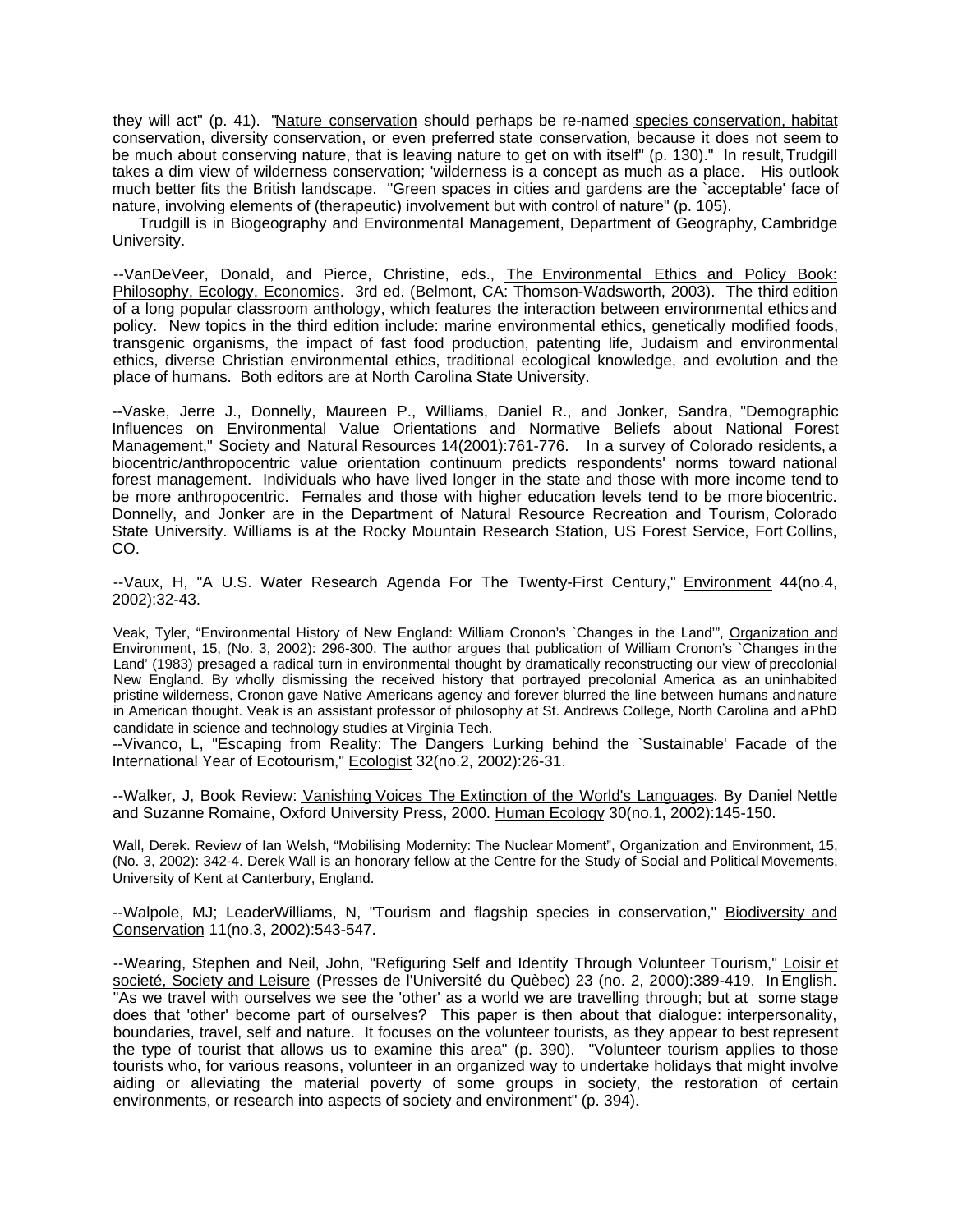What is happening to the sense of self, the personal and community identity of tourists? More ordinary tourists tend to be "gazers," or "escapers," "Cartesians," "modernists." Ecotourists "interact" more significantly with nature and the local communities they visit, "embodied practice" (pp. 397-398). Ecotourists "are those who know that their future will be made of dialogue with their fellow travellers and those they meet along the way" (p. 395); this involves "postmodernized interactionism." They are "travelling to incorporate nature into the self" (p. 402). Environmental philosophers, especially ecocentrists and deep ecologists, can be of help understanding and facilitating this. Wearing is at the University of Technology, Sydney. Neil is at the University of Newcastle, UK.

--Whisenant, S., Repairing Damaged Wildlands: A Process-Oriented, Landscape-Scale Approach. Cambridge: Cambridge University Press, 1999, Whisenant is at Texas A&M University.

--Whiteside, Kerry H., Divided Natures: French Contributions to Political Ecology. Cambridge, MA: MIT Press, 2002 (coming in May) Much of environmental theory in English is shaped by the anthropocentrism/non-anthropocentrism debate. This debate is almost nonexistent among French theorists, who focus on the processes linking nature and human identity. The insights of French theorists could help English language theorists extricate themselves from endless debates over the center of nature's value. Among the French theorists discussed are Denis de Rougemont, Denis Ducios, René Dumont, Luc Ferry, André Gorz, Félix Guatarri, Bruno Latour, Alain Lipietz, Edgar Morin, Serge Moscovici, and Michael Serres. The English-language theorists discussed include John Barry, Robyn Eckersley, Robert Goodin, Tim Hayward, Holmes Rolston III, and Paul Taylor.

--Wiggins, David, "Nature, Respect for Nature, and the Human Scale of Values," Proceedings of the Aristotelian Society 100 (no. 1, 2000):1-31. Leibniz supposed that the world grows ever more aesthetic with the human development of it, but environmentalists lament the vanishing of natural or wild elements of the landscape, which they treasure. Philosophers might fear that such values are too speculative, mystical, or romantic. Perhaps these lamented values are valued only because they are constitutive of larger human interests. But the human scale of values is not uniformly human centered. We cherish natural things for reasons that transcend utility, profit, human welfare. The swallow, the skylark, the wetland, the water meadow--these things matter to us, but we should "pay attention to the way in which they matter to us": they matter "by virtue of a pre-existing engagement with such things that is independent of our pursuit of our own content or happiness" (p. 11).

Economists are unable to account for such values in their terms. The value here is not only a matter of sustainability, though "every departure from sustainable policies has to be justified in terms of dire vital need" (p. 18). The central value is one already noted by Mill: "Nor is there much satisfaction in contemplating the world with nothing left to the spontaneous action of Nature" (p. 22) (and contrary to Leibniz).

We require analysis of the idea of nature. The contrast between nature and culture is important (even if humans are in other senses natural). Nature is multi-faceted and produces various responses (gratitude, awe, disconcertment, disgust, fear); a philosophical puzzle now is what to make of "respect for nature," especially if one is not religious but secular. One form of respect is nature as a redoubtable opponent or a force to be reckoned with, a limitation upon our will, by which we might gain a better understanding of the scale of our humanity. This would make us duly precautionary, but more: Perhaps we do well to respect nature as "the aggregate of the powers and properties of all things" (Mill). Wiggins is at New College, Oxford, and this was the presidential address to the Aristotelian Society, London, October 1999.

--Wilhere, GF, "Adaptive Management in Habitat Conservation Plans," Conservation Biology 16(no.1, 2002):20-29.

--Willers, Bill, "The Postmodern Attack on Wilderness," Natural Areas Journal 21(2001):259-265. This essay counters postmodern social scientists J. Baird Callicott, Alston Chase, and William Cronon, who impugn the wilderness concept as nothing essential but merely a social construct. These and similar postmodernists lack sufficient knowledge of elementary biology, so that they fail to understand the difference between artificial selection and natural selection, the latter of which is the distinguishing feature of wilderness. For this reason, they fail to grasp the evolutionary significance of wilderness. Willers is in biology, emeritus, University of Wisconsin, Oshkosh.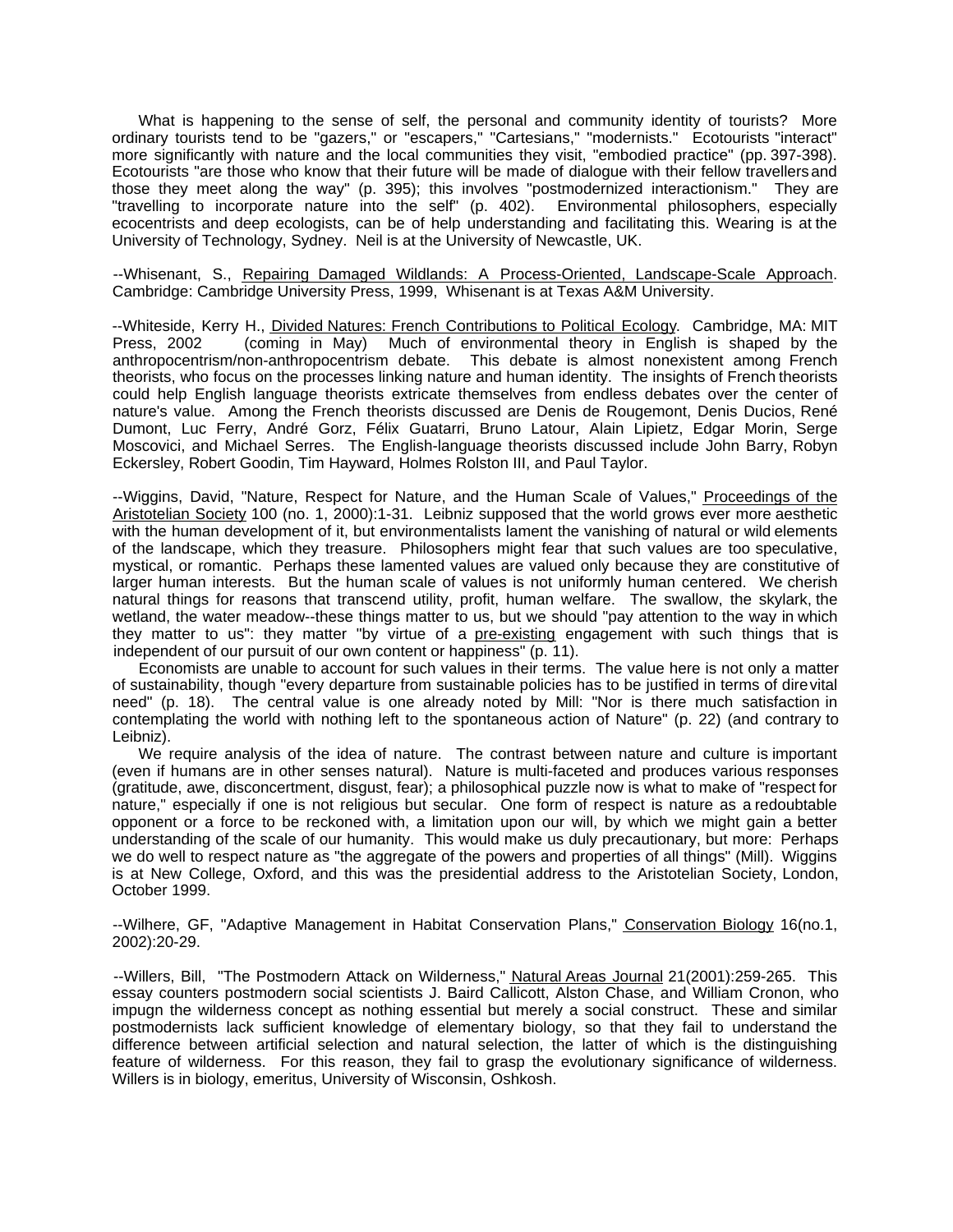--Wu, F, "Wei, Y.D. Regional development in China: states, globalization, and inequality," Progress in Human Geography 26(no.3, 2002):430-431.

--Zhao, G; Shao, G, "Logging Restrictions in China: A Turning Point for Forest Sustainability," Journal of Forestry 100(no.4, 2002):34-37.

## **OBITUARIES**

**Eugene P. Odum**, founder of modern ecology, died August 10, 2002. In 1953 Odum published the textbook Fundamentals of Ecology, since variously modified and still used in classrooms, updated by Odum a few weeks before his death. Fundamentals of Ecology was the first book to promote the study of the entire ecosystem, rather than just specific components. In 1951 the Atomic Energy Commission accepted a proposal by Odum to study the environmental impact of nuclear weapons production at the Savannah River Plant, the 310 square mile government installation on the Savannah River near Aiken, S.C. That evolved into the Savannah River Ecology Laboratory. which today has about 150 employees and an annual budget of over \$ 12 million. More than 10,000 studies have been published on work done at the Laboratory. In 1966, he founded the Institute of Ecology, one of the leading institutions for ecological research and education in the world. In 1970 Odum was the first member of the University of Georgia faculty to be named to the National Academy of Sciences.

Odum claimed that for every acre of urban development we need two acres of agricultural production and two acres of natural life supporting areas. Georgia's Green Space Program adapted Odum's recommendation of protecting 20 percent of green space in Georgia. Odum was also part of the original committee that developed Georgia's Coastal Wetlands Protection Act. A recent book addressed to a general audience is: Ecological Vignettes: Ecological Approaches to Dealing with Human Predicaments (Taylor and Francis, 1998). "In Nature there are a lot of answers about what we should be doing in society. Nature has been here longer than humans and survived a lot of catastrophes." Obituary in The New York Times, August 14, 2002, p. A19.

**Wouter Achterberg**, for a number of years the ISEE contact person in Europe, died 16 June, 2002. He was diagnosed with intestinal cancer in a terminal phase in February. With his wife he retired to an apartment in the town of Helmond, in the southern part of The Netherlands, where the course of his disease worsened. Since he was very weak he did not communicate with others and withdrew to a quiet private life with his close family. Some 70 persons attended a memorial following his cremation. In a number of speeches he was remembered as a fine person, a dedicated lecturer with great erudition, who contributed greatly to environmental philosophy and ethics in the Netherlands. He was praised for having lived his life with great respect for nature, always "treading lightly on the Earth". His death is all the more untimely since he had planned to retire from his work in September. He had just sold his house in Leiden and was preparing to move to the South of France. He dreamed of studying and writing there without the constant pressure of lecturing, supervising students, and doing administrative work. Wouter's wife can be contacted: Karin Strijbosch, Stilpot 80, 5708 GZ Helmond-Stiphout, The Netherlands Thanks to: Dr. Marcel Wissenburg, School of Public Affairs, University of Nijmegen. marcel@wissenburg.com.

## **ISEE OFFICERS**

**President: Kristin Shrader-Frechette**. 336 O'Shaughnessy Hall, University of Notre Dame, Notre Dame, IN 46556. Email: Kristin.Shrader-Frechette.1@nd.edu.

**Vice-President: Dale Jamieson.** The University Center for Human Values, 305 Marx Hall, Princeton University, Princeton, NJ 08544-1006. Phone: 609-258-2660. Fax: 609-258-2729. E-mail: djamieso@princeton.edu.

**Secretary:** Vacant.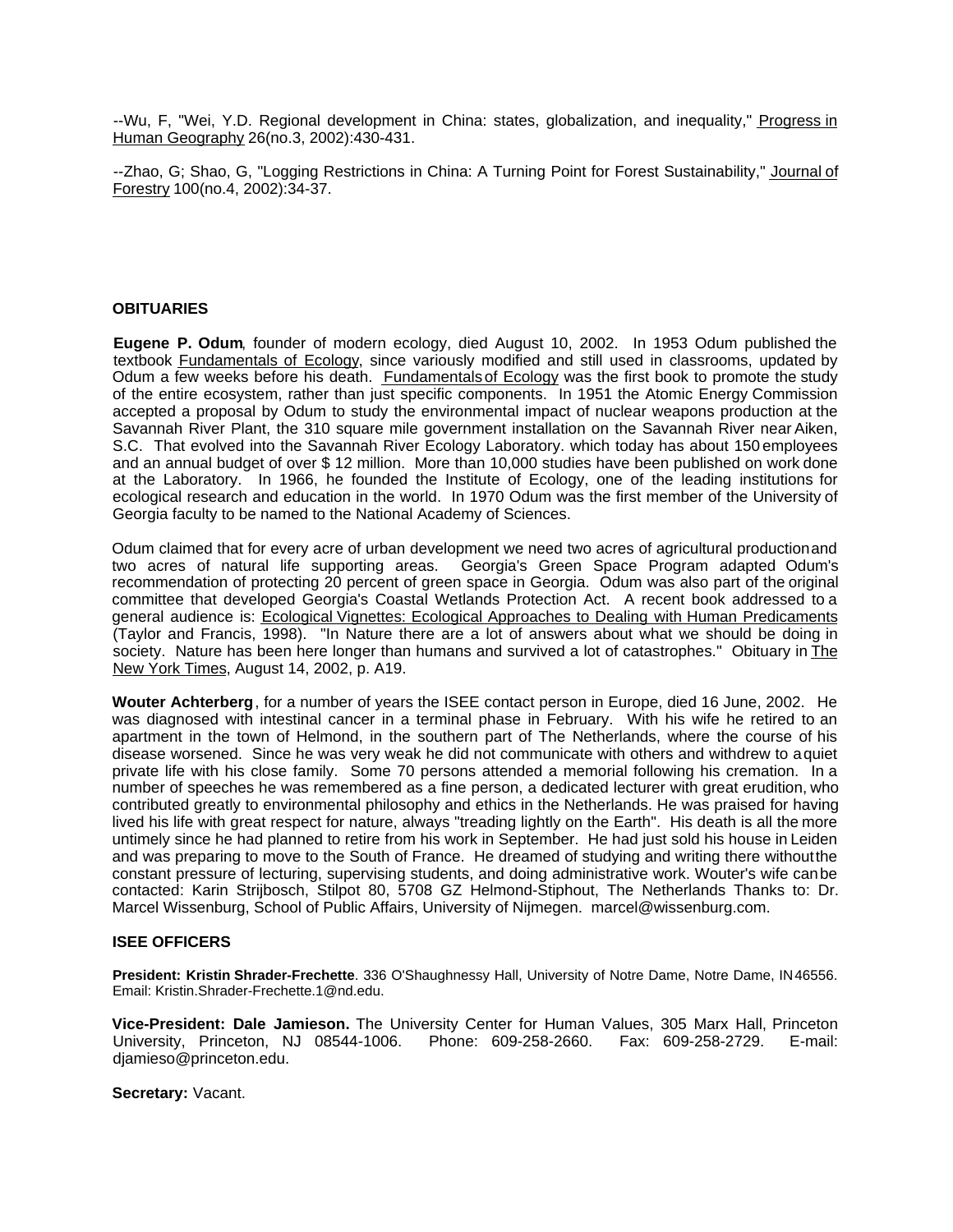**Treasurer: Max Oelschlaeger.** Department of Humanities, Arts, and Religion, Northern Arizona University, PO Box 5634, Flagstaff, AZ 86011-5634 USA. E-mail: max.oelschlaeger@nau.edu.

### **ISEE REGIONAL REPRESENTATIVES**

**Africa: Johan P. Hattingh,** Department of Philosophy, University of Stellenbosch, 7600 Stellenbosch, South Africa. Hattingh heads the Unit for Environmental Ethics at Stellenbosch. Phone: 27 (country code) 21 (city code) 808-2058 (office), 808-2418 (secretary); 887-9025 (home); Fax: 886-4343. Email: jph2@akad.sun.ac.za.

**Australia and New Zealand: William Grey,** Room E338, Department of Philosophy, University of Queensland, 4067, Queensland 4072 AUSTRALIA. Email: wgrey@mailbox.uq.edu.au>

**China: Yu Mouchang,** Institute of Philosophy, Chinese Academy of Social Sciences, Beijing, 100732, China. **Yang Tongjin**, Institute of Philosophy, Chinese Academy of Social Sciences, Beijin,100732, China. E-mail: yangtong12@sina.com.

**Taiwan: Edgar Lin,** Biology Department, Tunghai University, Taichung, Taiwan 40704. Email: edgarlin@ms5.hinet.net. Phones: 886-4-3595622 office; 886-4-3590991 home. Fax: 886-4-3595953.

**Eastern Europe: Jan Wawrzyniak.** Department of Philosophy, Adam Mickiewicz University of Poznan, Poland. University address: Prof. Jan Wawrzyniak, Institut Filozofii, Adam Mickiewicz University, 60-569 Poznan, Szamarzewskiego 91c POLAND. Phone: +48 / 61 / 841-72-75; Fax: +48 / 61 / 8430309. Home address: 60-592 Poznan, Szafirowa 7, POLAND. Email: jawa@main.amu.edu.pl. Website: http://appliedphilosophy.mtsu.edu/ISEE/JanWaw/index.html.

**Western Europe and the Mediterranean: Martin Drenthen,** Center for Ethics University of Nijmegen (CEKUN), Postbox 9103, 6500 HD Nijmegen, THE NETHERLANDS. Office phone: 31 (country code) 24 (city code) 3612751. Fax: 31-24-3615564. E-mail:mdrenthen@hetnet.nl. Home: Van't Santstraat 122, 6523 BJ Nijmegen. Home Phone: (31) - (24) - 3238397.

**Mexico and Central America: Teresa Kwiatkowska,** Universidad Autonoma Metropolitana-Iztapalapa, Departamento de Filosofia, Av. Michoacan y Purissima s/n, 09340 Mexico D.F., MEXICO. Phones: (5) 637 14 24 (home), (5) 724 47 77 (office). Fax: (5) 724 47 78. E-mail: kwiat@xanum.uam.mx .

**Canada: Laura Westra.** Osgoode Hall Law School, York University, 4700 Keele Street, Toronto, Ontario M3J 1P3. Phone: 905-303-8181. Fax: 905-303-8211 E-mail: lwestra@interlog.com.

**Pakistan and South Asia: Nasir Azam Sahibzada,** Education Manager, WWF--Pakistan, T-28 Sahibzada House, Zeryab Colony, Peshawar City (NWFP), PAKISTAN. Phone: (92) (91) (841593). Fax: (92) (91) (841594). Email: lapis@brain.net.pk or naasir1@email.com.

**South America: Ricardo Rozzi,** Instituto de Investigaciones Ecologicas Chiloe, Chile. E-mail: omorapark@yahoo.com.

**United Kingdom: KeeKok Lee,** Institute for Environment, Philosophy & Policy, Furness College, University of Lancaster, Lancaster LA1 4YG, UK. E-mail: keekok.lee@lancaster.ac.uk.

**United States: Ned Hettinger,** Philosophy Dept, College of Charleston, Charleston, South Carolina 29424 USA. Phone: 843-953-5786; 843-883-9201 (home). Fax: 843-953-6388. E-mail: HettingerN@CofC.edu). Address July 1999 to August 2000: 416 W. College, Bozeman, MT 59715. Phone: 406-522-9676.

**Holmes Rolston, III,** Dept. of Philosophy, Colorado State University, Fort Collins, Colorado 80523 USA. Phone: 970-491-6315 (Office). Fax: 970-491-4900. Email: rolston@lamar.colostate.edu.

**Jack Weir,** Department of Philosophy, Morehead State University,UPO 662, Morehead, Kentucky 40351-1689 USA. Phone: 606-784-0046 (Home Office), 606-783-2785 (Campus Office). Fax: 606-783-5346 (include Weir's name on Fax). Email: j.weir@morehead-st.edu.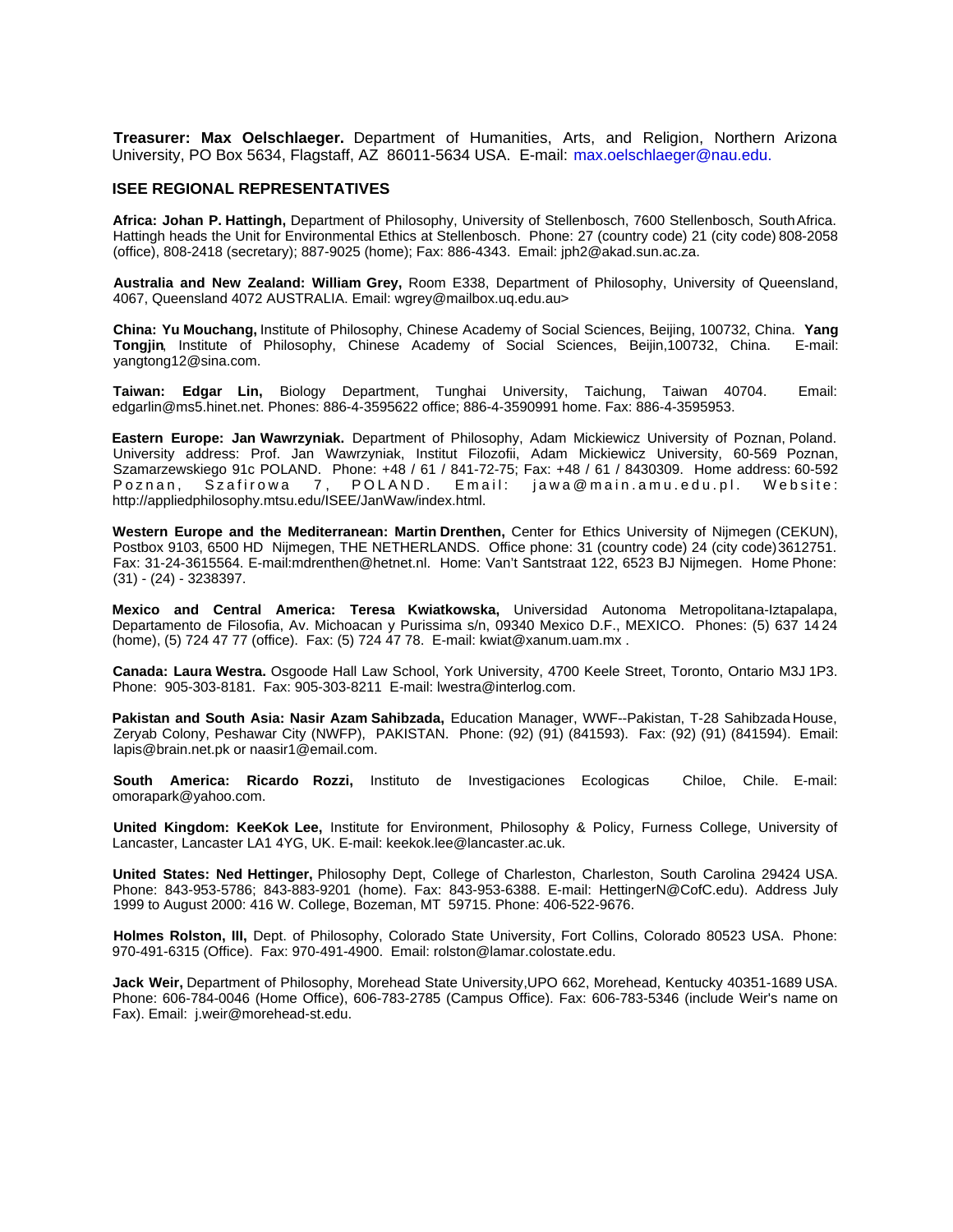#### **ISEE NEWSLETTER SUBMISSIONS**

Please send any announcements, calls for papers or news items via e-mail (preferred), snail mail or fax to newsletter editor Philip Cafaro. Address: Department of Philosophy, Colorado State University, Fort Collins, CO 80523 USA. Email: cafaro@lamar.colostate.edu. Phone: 970/491-2061. Fax: 970/491-4900. Please continue to send bibliographic items to Holmes Rolston III, at the address above. The next deadline for submissions is December 7.

#### **ISEE MEMBERSHIP / RENEWAL FORM**

Please enroll me as a member of the International Society for Environmental Ethics.

Enclosed are dues: \_\_\_\_\_. Annual regular dues are: Inside U.S., \$15 Regular, \$10 Students; Outside U.S., \$20 Regular, \$15 Students. Members outside the U.S. should send the equivalent of U.S. dollars, based on current exchange rates, to ISEE Treasurer.

| Name:<br>the contract of the contract of the contract of the contract of the contract of |                                                                                                                       |
|------------------------------------------------------------------------------------------|-----------------------------------------------------------------------------------------------------------------------|
| Position or Affiliation:                                                                 | <u> 1980 - Jan Berlin, margaret amerikan bestean di sebagai personal di sebagai personal di sebagai personal di s</u> |
|                                                                                          |                                                                                                                       |
|                                                                                          |                                                                                                                       |
| Phone: (                                                                                 | Fax:                                                                                                                  |
| E-mail:                                                                                  |                                                                                                                       |

Send with payment to Dr. Max Oelschlaeger, Department of Humanities, Arts, and Religion, Northern Arizona University, PO Box 5634, Flagstaff, AZ 86011-5634 USA. Or become a member or renew memberships from the membership page of the ISEE website at http://www.cep.unt.edu/ISEE.html using a credit card.

#### **ISEE CANDIDATES FOR SECRETARY**

**James Jakób Liszka** is Professor of Philosophy at the University of Alaska Anchorage, where he has worked for over 20 years. He is presently Chair of the Department, and past President of the Faculty Senate. In 1999 he was given the Chancellor's Award for Outstanding Research, and in 1998 the University's Excellence in Teaching Award. He received his Ph.D. from the New School for Social Research in 1978, where his dissertation won the Alfred Schütz Award. He has also taught at City University of New York, Baruch College, St. Francis College in Brooklyn, and College at Old Westbury on Long Island. He was a Humanities Fellow at the University of Toronto, Scarborough College in 1985-86. He was editor of *The Graduate Faculty Philosophy Journal*, and *The Alaska Quarterly Review*, which he co-founded with Ron Spatz at the University of Alaska Anchorage in 1980. The journal has gone on to become one of the most prestigious journals for the publication of fiction and poetry. In 1989 he published *The Semiotic of Myth* with Indiana University Press-a study of narratives and values; in 1996 he published *A General Introduction to the Semeiotic of Charles S. Peirce* (Indiana University Press)-a study of the great American philosopher's theory of signs and symbols. In 1999, he published *Moral Competence* with Prentice Hall-the culmination of his many years of teaching ethics to undergraduates. A second edition of the book came out in 2001. He directed the NEH Summer Institute on Environmental Ethics and Issues: Alaska as a Case Study in 2001.

**Paul B. Thompson** holds the Joyce and Edward E. Brewer Chair in Applied Ethics at Purdue University, where he is also an adjunct professor of animal science. Prior to joining the philosophy faculty at Purdue in 1997, Thompson held joint a joint appointment in philosophy and agricultural economics at Texas A&M University. He has had visiting